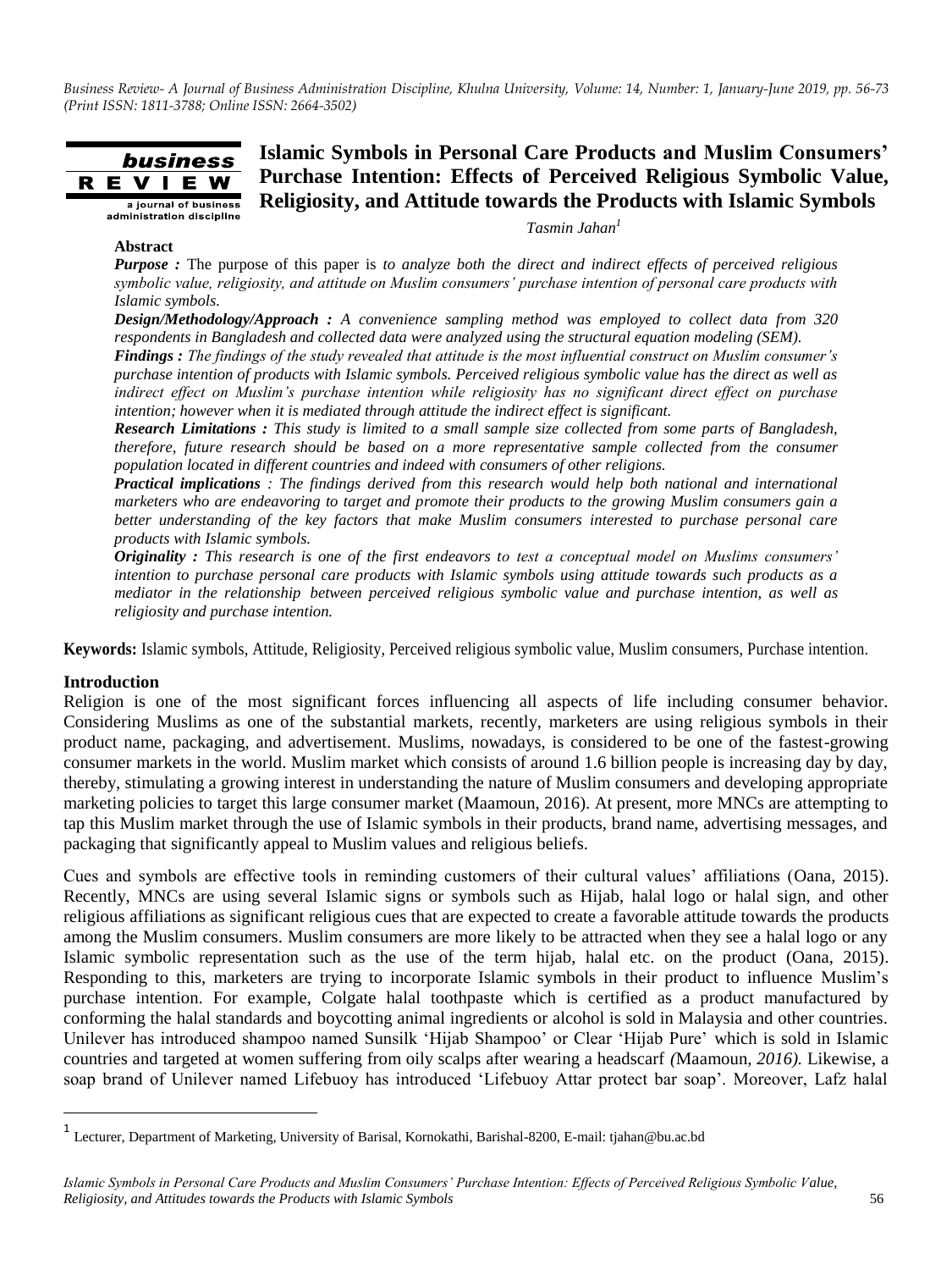body spray, Watsons halal hair products, Colgate halal certified sensitive pro- relief toothpaste, Iba halal care pure attar fresh personal care and cosmetics- all of these are instances of using Islamic symbols in personal care products.

Past studies in this arena revealed that religious values, norms, and beliefs have a significant influence on consumer behavior and the way they respond to marketing practices (Agarwala, Mishra and Singh, 2019; Al-Hyari et al., 2012; Mathras, et al., 2016; Ellison and Cole, 1982). Nowadays, Muslim consumers are trying to reflect their religious belief through the use of Islamic outfit, halal beauty and personal care products. Though, there is enough evidence to support that the religious symbols has significant influence on consumer behavior *(*Bakar, Lee and Rungie, 2013; Weisbuch-Remington et al., 2005; Taylor, Halstead and Haynes, 2010) very few researches have been academically done about Islamic symbolism in marketing.

Earlier studies focused on the use of religious cues or Islamic symbols in advertising (Kalliny, 2020; Zehra and Minton, 2020; Butt, 2018; Hasan et al., 2016; Naseri and Tamam, 2012; Henley et al., 2009), or food packaging (Bakar et al., 2013; Akbari, Gholizadeh and Zomorrodi, 2018; Hussin, Yusoff and Yusof, 2015) and its impact on Muslim consumer"s responses. Besides, some other studies focused on halal product or halal brand purchase intentions of Muslim consumers (Khan, Sarwar and Tan, 2020; Haque et al., 2018; Haro, 2018; Varinli et al., 2016; Yunus et al., 2014; Mukhtar and Butt, 2012; Aziz and Chok, 2013; Shaari and Arifin, 2009), or effects of halal sign and symptoms on purchase intention (Ghadikolaei, 2016; Bashir, 2019); while others focused on Islamic branding (Bukhari and Isa, 2019; Polas, Jahanshahi and Rahman, 2018; Malik and Khan, 2016; Yusof and Jusoh, 2014; Alserhan, 2010; Maamoun, 2016) or Islamic brand purchase intention (Kusumawardhini, Hati and Daryanti, 2016). None shed light on the key factors that influence Muslim consumers" intention to purchase personal care products that use Islamic symbols. Besides, the mediation effect of attitude on Muslim"s purchase intention for the products with religious symbols has not been studied past. Furthermore, no extant study on Muslim consumers' purchase intention for products with Islamic symbols has been conducted yet in the context of Bangladesh.

This study attempts to address the mentioned research gaps. To the author"s best knowledge, this research academically is one of the first endeavors to test a conceptual model on Muslims consumers" intention to purchase personal care products with Islamic symbols by using attitude towards such products as a mediator to affect the relationship between individualist spiritual variables (i.e., perceived religious symbolic value and religiosity) and purchase intention. Moreover, as the factors will be studied in the context of Bangladesh, the findings derived from this study will be helpful in making generalizations about consumers from other developing countries. Past research revealed that attitude has a significant influence on an individual's intention to purchase (Ghazali et a., 2017; Hartmann and Apaolaza-Ibáñez, 2012; Kim and Chung, 2011; Bian, and Forsythe, 2012; Chiou, 1998), hence, is considered here as a vital construct for measuring Muslim consumer"s purchase intention. In this perspective, this research study focuses on investigating the effects of perceived religious symbolic value, and religiosity on Muslim consumers" purchase intention of personal care products with Islamic symbols through promoting attitude towards the product with Islamic symbols.

In addition, bridging this apparent gap existing in academic research, this research makes a significant and worthwhile contribution to both national and international marketers who are endeavoring to target and promote their products to the newly emerged Muslim consumer market using religious symbols in the product. Marketers will get valuable insights about the individualist spiritual variables that significantly influence purchase intention of Muslim consumers. This understanding will help marketers devise their marketing tactics and strategies properly.

## **Literature Review**

The recent boom in Islamic marketing has gained a growing interest in the field of academic research not only inside but also outside the Islamic world (Alserhan, 2010). Religion has become a significant construct to describe various facets of consumer behaviour (Bakar, Lee and Rungie, 2013; Vitell, Paolillo and Singh, 2005; LaBarbera, 1987). Research conducted earlier on various products and behavior has revealed that religion-based beliefs significantly affect consumer buying decisions, therefore, religion is recognized as a viable research construct nowadays (Mutmainah, 2018; Mathras et al., 2016; Essoo and Dibb, 2004; McDaniel and Burnett, 1990; LaBarbera, 1987). According to Gökarıksel and Secor (2010), many past practitioners recognized the significant role that religion plays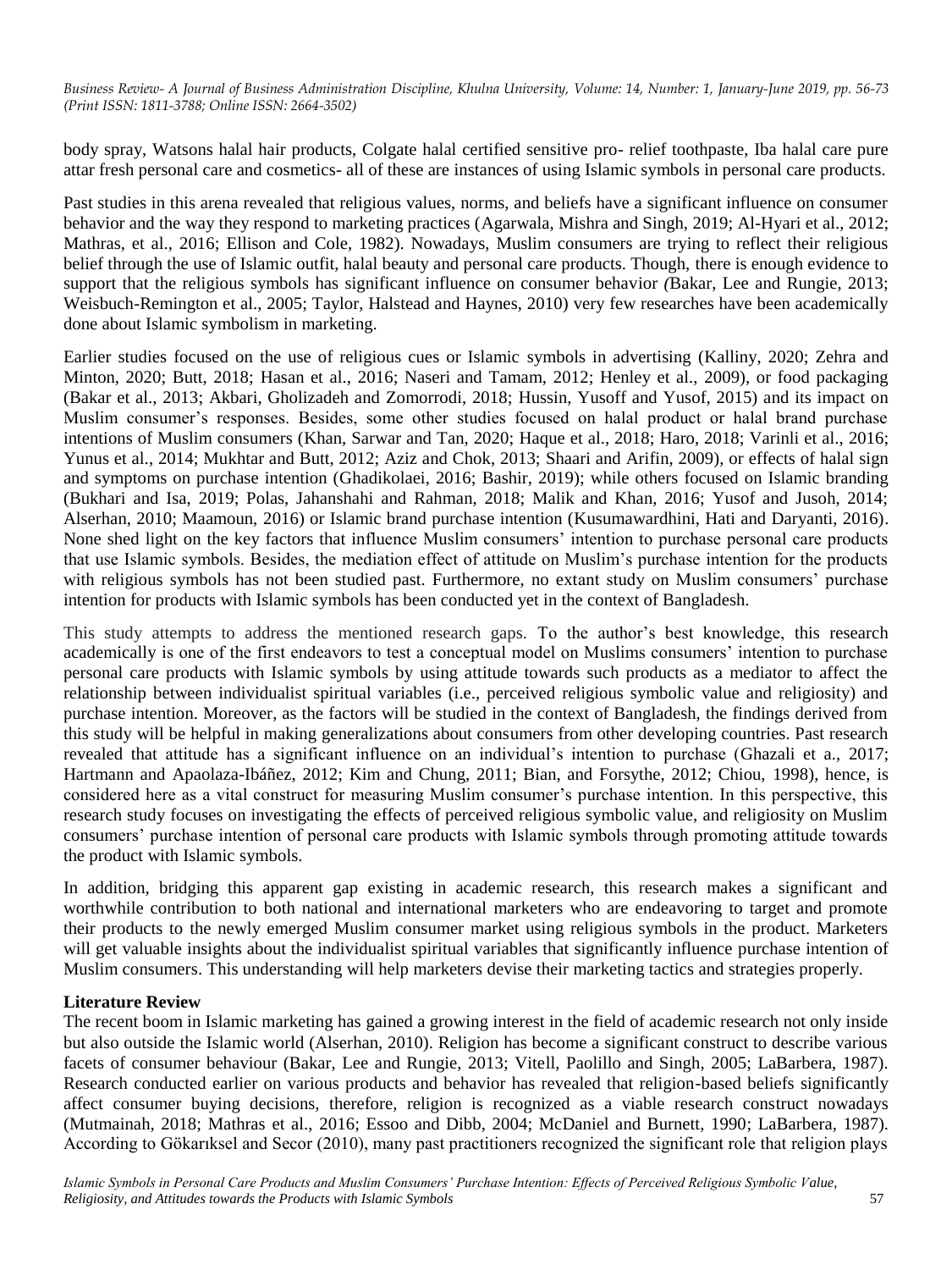in consumer behavior and employed religious symbols or cues as a tool to get their products and services marketed. However, relatively very little research has endeavored to shed light on the relationship between Islamic symbolism and consumer behavior. Furthermore, the association of perceived religious symbolic value, attitude towards the products with Islamic symbols, and Muslim consumer' purchase intention has also been ignored in this arena. Some past research have studied the use of religious cues in advertising (Minton, 2020; Hasan et al., 2016; Butt et al., 2018; Naseri and Tamam, 2012; Mallia, 2009; Henley et al. 2009) or food packaging *(*Akbari et al., 2018; Hussin, Yusoff and Yusof, 2015; Bakar et al., 2013) and its impact on Muslim consumers' responses such as purchase intention, while some other studies focused on halal product purchase intentions *(*Nurhayati, and Hendar, 2019; Naseri, 2021; Ali et al., 2020; Yunus et al., 2014; Shaari and Arifin, 2009; Mukhtar and Butt, 2012; Varinli et al., 2016; Aziz and Chok, 2013)*;* Islamic branding or Islamic Brand purchase intention *(*Ya et al., 2017; Kusumawardhini, Hati and Daryanti, 2016; Bukhari and Isa, 2019; Alserhan, 2010)*.* None concerns the role of attitude towards the product with Islamic symbols along with religiosity and perceived religious symbolic value in influencing the consumers' purchase decision.

Unlike the previous works on the use of religious symbols or religiosity and consumer behavior, this research attempts to emphasize on both the effects of religiosity and perceived religious symbolic value on Muslim consumers" purchase intention directly and indirectly through promoting attitude towards the product with Islamic symbols. Considering previous findings that showed a very strong relationship between constructs (Akbari et al., 2018; Bakar et al., 2013), attitude is considered in this study as a key antecedent of Muslim consumers" purchase intention and therefore, proposed to have mediation effect on purchase intention.

**Perceived religious symbolic value:** Religious symbol is considered as an essential part of religion and believed to have a significant impact on human behaviour (Akbari et al., 2018; Weisbuch-Remington et al., 2005; Geertz, 1973). Symbolic interactionism theory has been a widely accepted research concept in the field of sociology (LaRossa and Reitzes, 1993) and therefore, has also been expressively applied and expanded to the marketing research context (Leigh and Gabel, 1992). The concept of perceived religious symbolic value is related to the above mentioned symbolic interactionism theory and was supposed to be a function of how consumer relates their products with symbols and assign meanings to it to portray their self-image to others (Akbari et al., 2018; Bakar et al., 2013). A study revealed that congruence between value and symbol let consumers experience a better feeling about product, thus, leading towards having a more favourable attitude and behavioural intention, while incongruence has the opposite impact (Allen, Gupta, and Monnier, 2008). Muslim consumers would like to prefer products with religious symbols as it reflects their self-image or self-identity (Bakar et al., 2013), provides them inner satisfaction and thus leading towards purchase decisions. In past studies, perceived values were found as direct antecedents of purchase intention (Salehzadeh and Pool, 2017; Gan and Wang, 2017; *Chi, 2013).* According to Akbari et al. (2018) perceived religious symbolic-value has significant influence on purchase intention of food products which have Islamic symbols on its package. Based on the above arguments, this research suggests that perceived religious symbolic value affects Muslim consumers' purchase intention of personal care products with Islamic symbols. Therefore, the first hypothesis is:

**:** Perceived religious symbolic value has significant and positive influence on Muslim consumers" intention to purchase personal care products with Islamic symbols.

In past literatures, the perceived value was found to have a significant relationship with attitude (Salehzadeh and Pool, 2017; Van-Rompay, Pruyn and Tieke, 2009; Ruiz-Molina and Gil-Saura, 2008). In a study of Allen, Gupta and Monnier (2008), the assumed significance of the symbolic product association (the relationship between a product and religious symbols) was found to have an effect on attitude as well as consumption behavior indicating that the greater the symbolic value to an individual, the more he/she will likely to hold favorable attitude and intention to purchase. In line with these earlier works, the current study posits that perceived religious symbolic value affects attitude towards the products with Islamic symbols:

H<sub>2</sub>: Perceived religious symbolic value has significant and positive influence on attitude towards the products with Islamic symbols.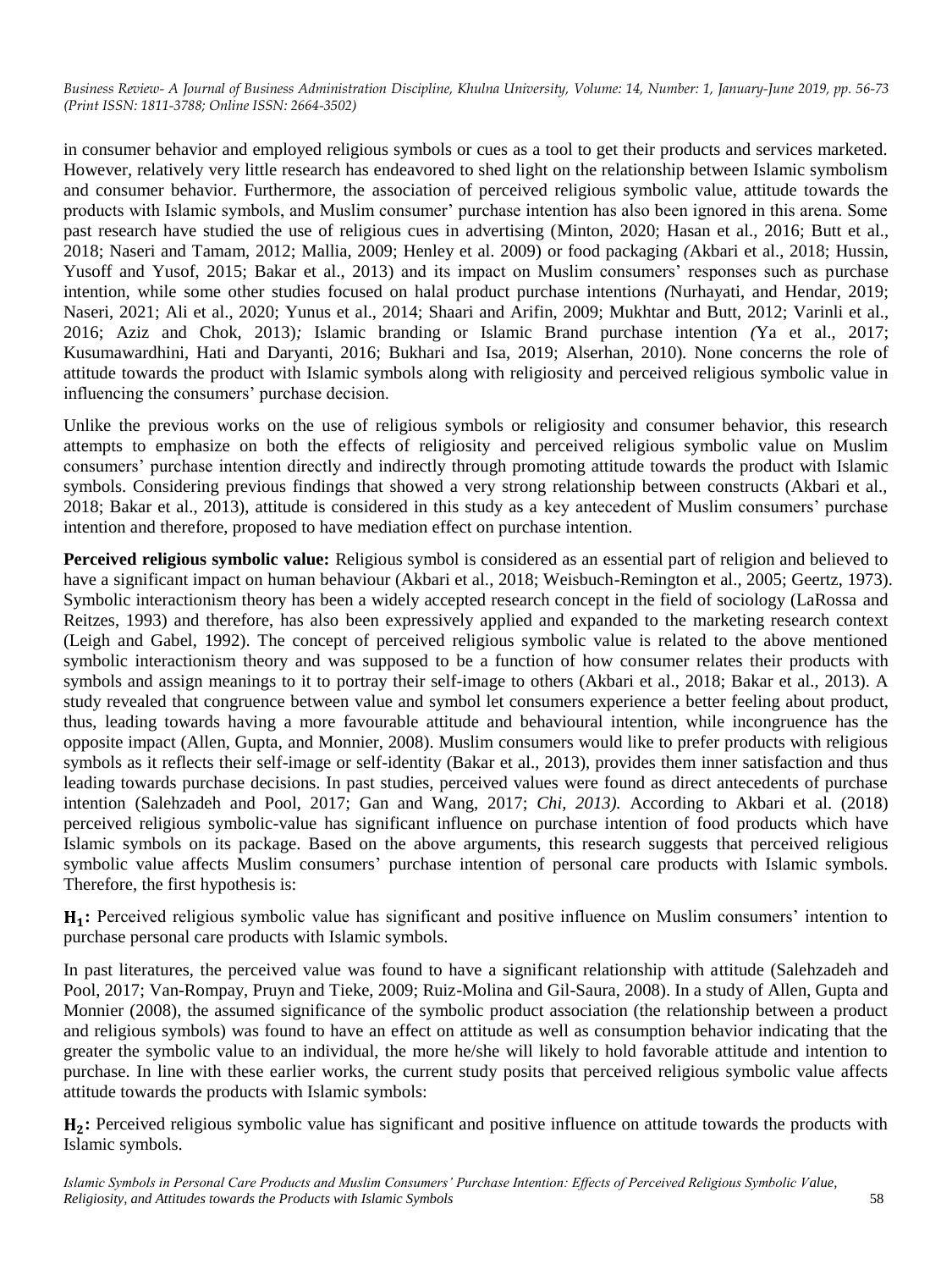**Religiosity:** Religiosity is considered as one of the most important aspects in the personal as well as social life of a person and is regarded as a crucial cultural dimension that influences consumer behaviour (Soesilowati, 2010; Agarwala, Mishra and Singh, 2019). Religiosity refers to an individual"s strong belief in God and also belief related to spirituality which defines ideals for life and controls human destiny (Soesilowati, 2010; Nora and Minarti, 2016). Religiosity is recommended as a viable and important research construct in the field of consumer behavior (Agarwala, Mishra and Singh, 2019; Nasse, Ouedraogo and Sall, 2019; Ahmad, Abd Rahman, and Ab Rahman, 2015; *Mansori, 2012;* Mokhlis, 2009*)* and it significantly affects consumer purchase decisions (Mutmainah, 2018; Newaz, Fam and Raman, 2016; Rehman and Shabbir, 2010; Mukhtar and Mohsin, 2012; Alam, Mohd, and Hisham, 2011; McDaniel and Burnett, 1990; LaBarbera, 1987; Essoo and Dibb, 2004). Past studies found that consumers" response towards the use of religious symbols in product is remarkably shaped by their level of religiosity and concluded that Islamic symbols do not influence the purchase intention of consumers who have a low level of religiosity while consumers having high religiosity favor products with religious symbols on its package (Akbari et al., 2018; Bakar et al., 2013). On the basis of the above arguments, this study suggests that religiosity positively affects Muslim consumers" purchase intention of personal care products with Islamic symbols. Accordingly, the second hypothesis is proposed:

**:** Religiosity has significant and positive influence on Muslim consumers" intention to purchase personal care products with Islamic symbols.

Moreover, Religiosity was found to have a significant impact on an individual's attitude (Siegers, 2019; Graafland, 2017; Wibowo and Masitoh, 2018). In addition, Consumers" attitude towards halal certified products or halal brands is also remarkably shaped by their level of religiosity (Khan, Azam and Arafat, 2019; Kordnaeij, Askaripoor and Postgraduat, 2013). Considering the relationship between attitude and religiosity, this study assumes that religiosity influences attitude towards the products with Islamic symbols, therefore, the greater degree of religiosity will lead towards favourable attitude towards the products with Islamic symbols. Hence, the fourth hypothesis is:

**:** Religiosity has significant and positive influence on attitude towards the products with Islamic symbols.

**Attitude towards the products with Islamic symbols:** Attitude refers to the overall and enduring evaluation that a person holds towards a concept or an object such as a person, a brand, or a service (Makanyeza, 2014). According to Ajzen (1991), attitude towards behavior is shaped by the personal evaluation of possible favorable or unfavorable outcomes derived from performing that behavior. When a person believes that performing certain behavior will lead to favorable outcomes, he/she is more likely to hold a positive attitude towards performing that behaviour. Alternatively, believing that performing certain behavior will bring undesirable outcomes will lead a person to hold an unfavorable or negative attitude towards it (Ajzen, 1991). In earlier research, attitude was shown as a viable and important determinant of customer's purchase intention (Bashir et al., 2019; Ghazali et al., 2017; Kim and Chung, 2011; Bian and Forsythe, 2012; Chiou, 1998; Hartmann and Apaolaza-Ibáñez, 2012). Furthermore, attitude was found to have positive as well as significant influence on a person"s intention to select halal products for consumption (Garg and Joshi, 2018; Elseidi, 2018; Abd-Rahman, Asrarhaghighi and Ab-Rahman, 2015; Alam and Sayuti, 2011), especially, halal food products (Khan et al., 2019; Lada, Tanakinjal and Amin, 2009). Muslim consumers usually have a preference for the products that reflect their religious conviction through cues or symbols, thus indicating a positive attitude towards the products with religious symbols (Akbari et al., 2018). As explained earlier, attitude shapes a person"s behavior intention such as buying, in this study attitude is deemed to be one of the most important factors that influence purchase intention of products with Islamic symbols. Hence, this study posits that if one holds positive attitude towards the products that use Islamic symbols, he/ she tends to have high purchase intention for those products. Based on the above discussion, this study proposes that attitude towards the products with Islamic symbols has a direct positive impact on purchase intention. Hence, the following hypothesis is constructed:

 $H_{\sigma}$ : Attitude towards the products with Islamic symbols significantly and positively influences Muslim consumers' purchase intention of personal care products.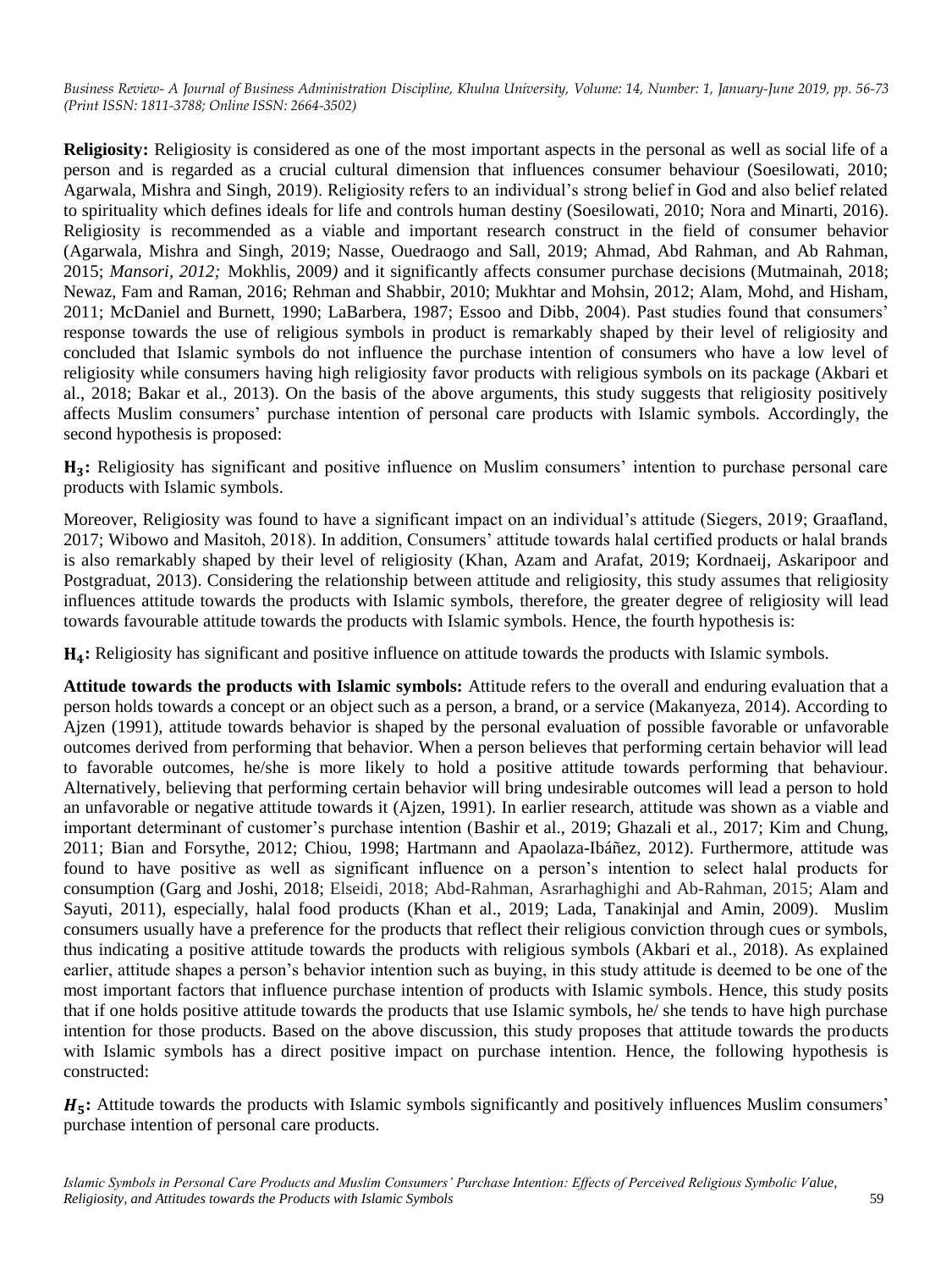Furthermore, as a key variable of Muslim consumer purchase intention, attitude towards the products with Islamic symbols is proposed in this study to partially mediate the effects of some other factors such as perceived religious symbolic value and religiosity on personal care products purchase intention by Muslim consumers. In past literature, attitude which is a viable construct for measuring consumer behavior has been used as a mediator to investigate the association between some constructs and purchase intention (Khan et al., 2019; Riptiono and Wiwoho, 2019; Ghazali et al., 2017; Wesley, Lee and Kim, 2012; Kim and Chung, 2011; Bian and Forsythe, 2012). However, to the author"s best knowledge no research attempted to shed the light on the effects of individualist spiritual variables (*i.e.,*  perceived religious symbolic value and religiosity) on purchase intention of personal care products with Islamic symbols using attitude towards such products as a mediator. Therefore, based on the arguments discussed in the above section, this study suggests that attitude towards the products with Islamic symbols is enhanced by religiosity and perceived religious symbolic value.



**Figure1 :** Proposed Research Model

## **Methodology**

**Research design:** This study is causal in nature. Data has been gathered only once from a group of individuals, so it is a part of single cross-sectional research design.

**Data collection and analysis:** In this study both the primary and secondary sources of data have been used. Secondary data has been collected from past journals, published reports, and other materials. Primary data has been collected by using survey method. A seven-point Likert type multi-item scale  $(1=$ strongly disagree,  $2=$  disagree,  $3=$ somewhat disagree,  $4=$  neutral,  $5=$  somewhat agree,  $6=$  agree, and  $7=$ strongly agree) has been used in this study to measure the items of the questionnaire. Likert-scale questions are used because this measure enables respondents to reveal their level of agreement selecting the best answer (Henley et al., 2009). Collected data was analyzed by descriptive statistics and structural equation modeling (SEM) using AMOS 23 as SEM can measure the causal relationship between constructs with multiple measurement items (Hair et al., 2009).

**Sampling:** The target population for this study was all Muslim consumers including both actual and potential consumers of personal care products in Bangladesh. Data has been collected from Muslim respondents from different locations in Dhaka, Barishal, and Bhola based on researcher"s convenience. In this study, convenience sampling method has been adopted as sampling technique. Convenience sampling which is a non-probability sampling technique was chosen by the researcher considering the easy-access issue in obtaining information from the target respondents. Besides, this technique is also inexpensive, simple, and less time consuming compared to the other sampling methods. To determine sample size, Israel (1992) suggested several approaches such as use of the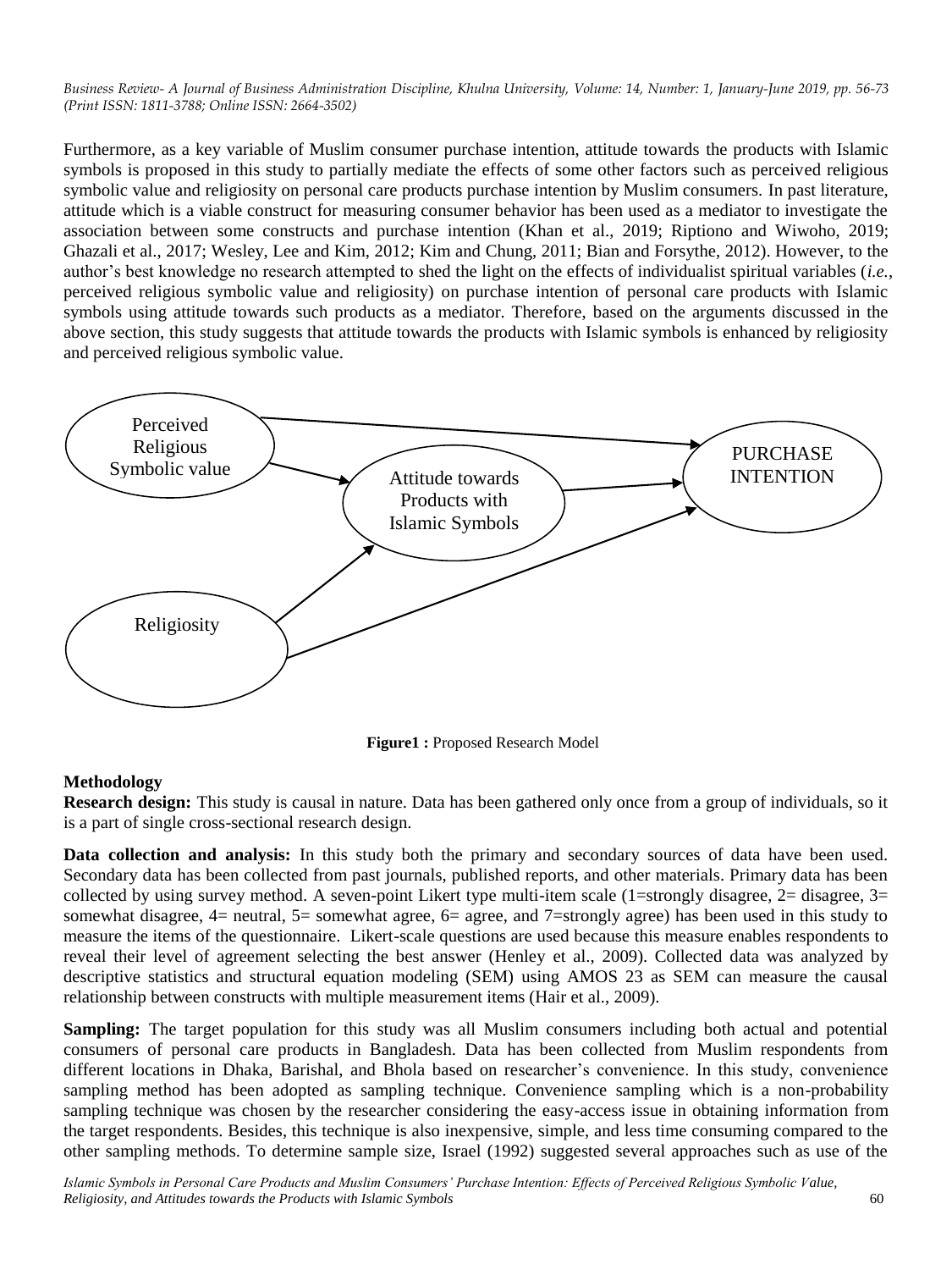entire population as a sample, or application of suggested formulas for sample size calculation, or use of a sample size that corresponds to similar studies conducted in past. In this study, 450 questionnaires were disbursed to the target population for data collection but only 320 usable responses yielded. MacCallum et al., (1999) suggested that a size of 100 samples is required to perform confirmatory factor analysis. The sample size used in this study is analogous to past studies (Bakar, Lee and Rungie, 2013; Butt et al., 2018).

**Instrument and measures:** Survey questionnaire has been used as the instrument to collect data for the current study. The questionnaire of this study had two parts. The first part includes demographic questions of the respondents such as age, gender, education, occupation, income, and other personal information. The second section covers the measurement items. The perceived religious symbolic value was measured using three items adopted from Akbari et al. (2018). Respondents' religiosity was measured with four items used by Rehman and Shabbir (2010). Attitude towards the products with Islamic symbols was measured using four items among which three items including: like, favorable, and positive adopted from Yunus et al. (2014) and one item was adopted from Souiden and Rani (2015). For the purchase intention variables three items were adopted from Henley et al. (2009), and Yunus et al. (2014).

|                 | <b>Table1: Demographic Profile of the Respondents</b> |            |            |
|-----------------|-------------------------------------------------------|------------|------------|
|                 |                                                       | Frequency  | Percentage |
|                 | Male                                                  | 137        | 42.8       |
| Gender          | Female                                                | 183        | 57.2       |
|                 | Total                                                 | 320        | 100        |
|                 | 18-25                                                 | 132        | 41.3       |
|                 | 26-35                                                 | 146        | 45.6       |
| Age             | $36 - 65$                                             | 42         | 13.1       |
|                 | Total                                                 | 320        | 100        |
|                 | <b>Higher Secondary</b>                               | 87         | 27.2       |
|                 | Graduate                                              | 107        | 33.4       |
| Education       | Post Graduate                                         | 126        | 39.4       |
|                 | Total                                                 | <i>320</i> | 100        |
|                 | <b>Businessman</b>                                    | 26         | 8.1        |
|                 | Service Holder                                        | 112        | 35.0       |
| Occupation      | Student                                               | 166        | 51.9       |
|                 | Housewife                                             | 16         | 5.0        |
|                 | Total                                                 | 320        | 100        |
|                 | $<10,000$ (BDT)                                       | 179        | 55.9       |
|                 | 10,000-35,000 (BDT)                                   | 58         | 18.2       |
| Income(Monthly) | Above 35,000(BDT)                                     | 83         | 25.9       |
|                 | Total                                                 | 320        | 100        |

#### **Analysis and Results Descriptive analysis**

Structural Equation Modeling (SEM) using AMOS 23 was employed in this study to examine the model as well as the proposed hypothesized relationships. As we know that structural equation modeling is an effective multivariable technique through which a set of regression equations can be tested simultaneously (Akbari et al., 2018). Structural equation modeling is most suitable for analyzing structural equations as it lets researchers examine the relationships between latent variables as well as explain the relationships affiliated to several factors (Hoyle, 1995: Audretsch, Bonte and Keilbach, 2008).This study employed the most widely used two-step approach of Structural Equation Modeling (SEM) which is suggested by Anderson and Gerbing (1988). According to them, confirmatory factor analysis (CFA) allows researchers to confirm the validity of the measurement model that measures individual latent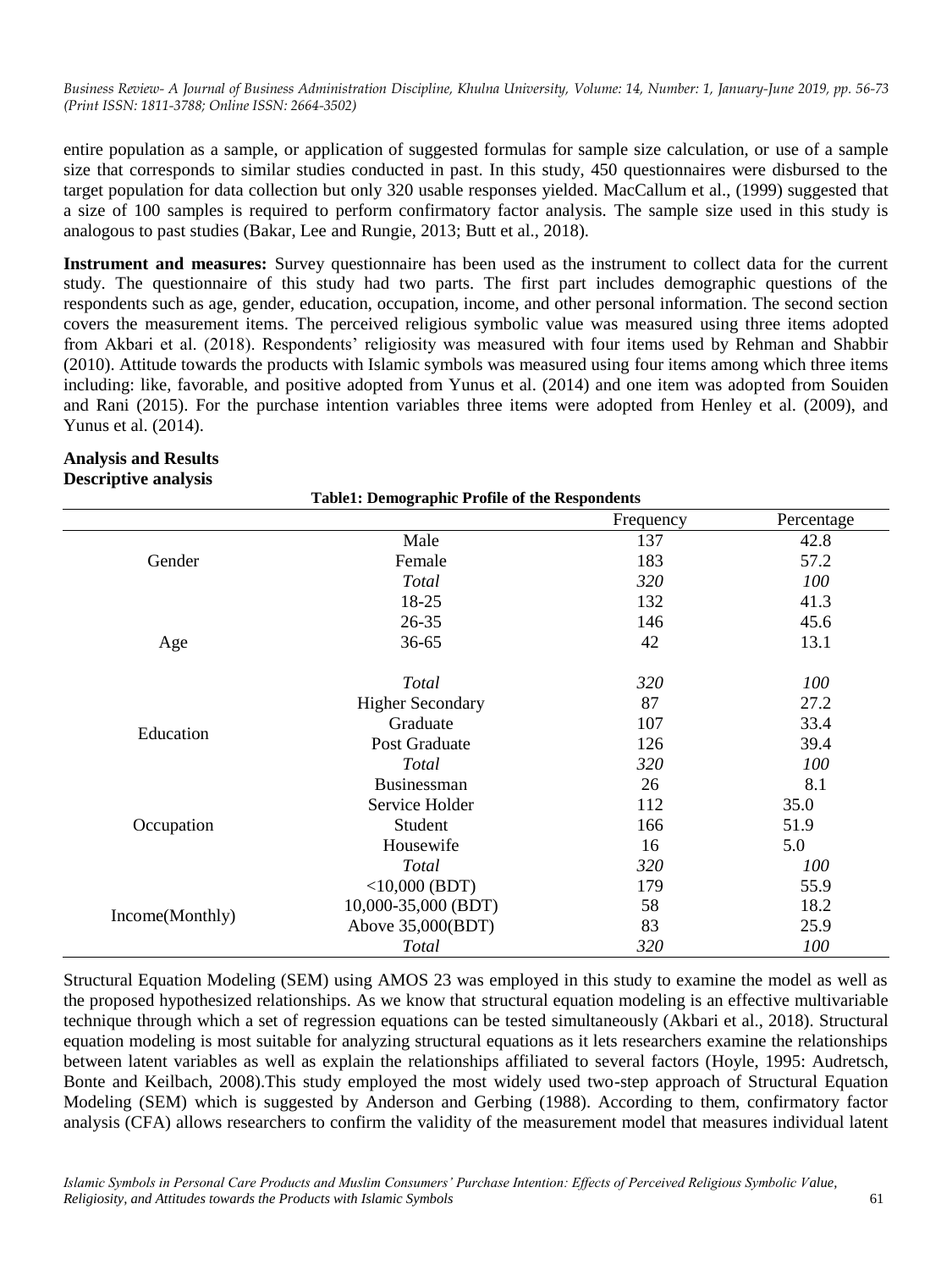constructs by using multiple indicators requires. Once the measurement model is found validated with satisfactory goodness-of-fit scores, the structural model is tested with CFA.

#### **Measurement Model: Reliability and Validity Test Results**

Through Measurement model construct reliability, convergent validity, and discriminant validity were examined. Table 2 demonstrates the factor loading scores, Cronbach"s alpha coefficients, composite reliability scores, and average variance extracted scores. Accordingly, the Cronbach's alpha coefficients range from 0.831 to 0.932 and composite reliability (CR) scores range from 0.839 to 0.932 which exceeds 0.70 threshold suggested by Fornell and Larcker (1981), thus indicating the satisfactory reliability of all constructs. Construct validity was confirmed by examining convergent validity and discriminant validity. As exhibited by Table 2, factor loadings range from 0.722 to 0.911 which are above the cut-off value ( $\geq 0.7$ ) and significant ( $p \leq 0.001$ ), thus, providing an evidence of convergent validity (Malhotra and Das, 2019; Hair et al., 2006). All estimates of average variance-extracted (AVE) range from 0.565 to 0.775 providing evidence of convergent validity of the measurement model as they exceed the recommended threshold of 0.50 as suggested by Fornell and Larcker (1981). Furthermore, discriminant validity of the measures was evaluated by using a matrix in which the AVE of each construct was compared with the squared correlation coefficients between the constructs. The AVE values should be greater than the squared correlation coefficients between the constructs for adequate discriminant validity (Fornell and Larcker, 1981). As of Table 3, all seven constructs are different from each other as well as all AVE values are higher than squared correlations, therefore, satisfying Fornell and Larcker"s (1981) criteria for discriminant validity.

Next, the overall fit of the measurement models was examined by using common parameters such as chi-square statistics, goodness-of-fit index (GFI), comparative fit index (CFI), normed fit index (NFI),and root mean square error of approximation (RMSEA) (Hair et al., 2006). The recommended cutoff value for GFI, NFI, and CFI is >.90, and for RMSEA is <.08 (Hu and Bentler, 1998).The goodness-of-fit indices (GFI) presented in Table 4 suggest that the measurement model of the current study provides an evidence of satisfactory model fit.

| <b>Construct</b>                             | <b>Scale</b>      | <b>Standardized</b> | Cronbach's | Composite   | Average            |
|----------------------------------------------|-------------------|---------------------|------------|-------------|--------------------|
|                                              | <b>Item</b>       | <b>Estimates</b>    | alpha      | reliability | variance           |
|                                              |                   | $\Lambda$           | $\alpha$   | (CR)        | extracted<br>(AVE) |
| Perceived Religious Symbolic<br>Value (PRSV) | PRSV <sub>1</sub> | 0.806               | 0.884      | 0.886       | .723               |
|                                              | PRSV <sub>2</sub> | 0.898               |            |             |                    |
|                                              | PRSV <sub>3</sub> | 0.844               |            |             |                    |
| Religiosity (RS)                             | RS1               | 0.722               | 0.831      | 0.839       | .565               |
|                                              | RS <sub>2</sub>   | 0.803               |            |             |                    |
|                                              | RS3               | 0.730               |            |             |                    |
|                                              | RS4               | 0.750               |            |             |                    |
| Attitude (AT)                                | AT1               | 0.840               | 0.932      | 0.932       | .775               |
|                                              | AT2               | 0.879               |            |             |                    |
|                                              | AT3               | 0.890               |            |             |                    |
|                                              | AT4               | 0.911               |            |             |                    |
| Purchase Intention (PI)                      | PI1               | 0.804               | 0.838      | 0.839       | .635               |
|                                              | PI <sub>2</sub>   | 0.761               |            |             |                    |
|                                              | PI3               | 0.824               |            |             |                    |

*Note: significant at p < 0.001*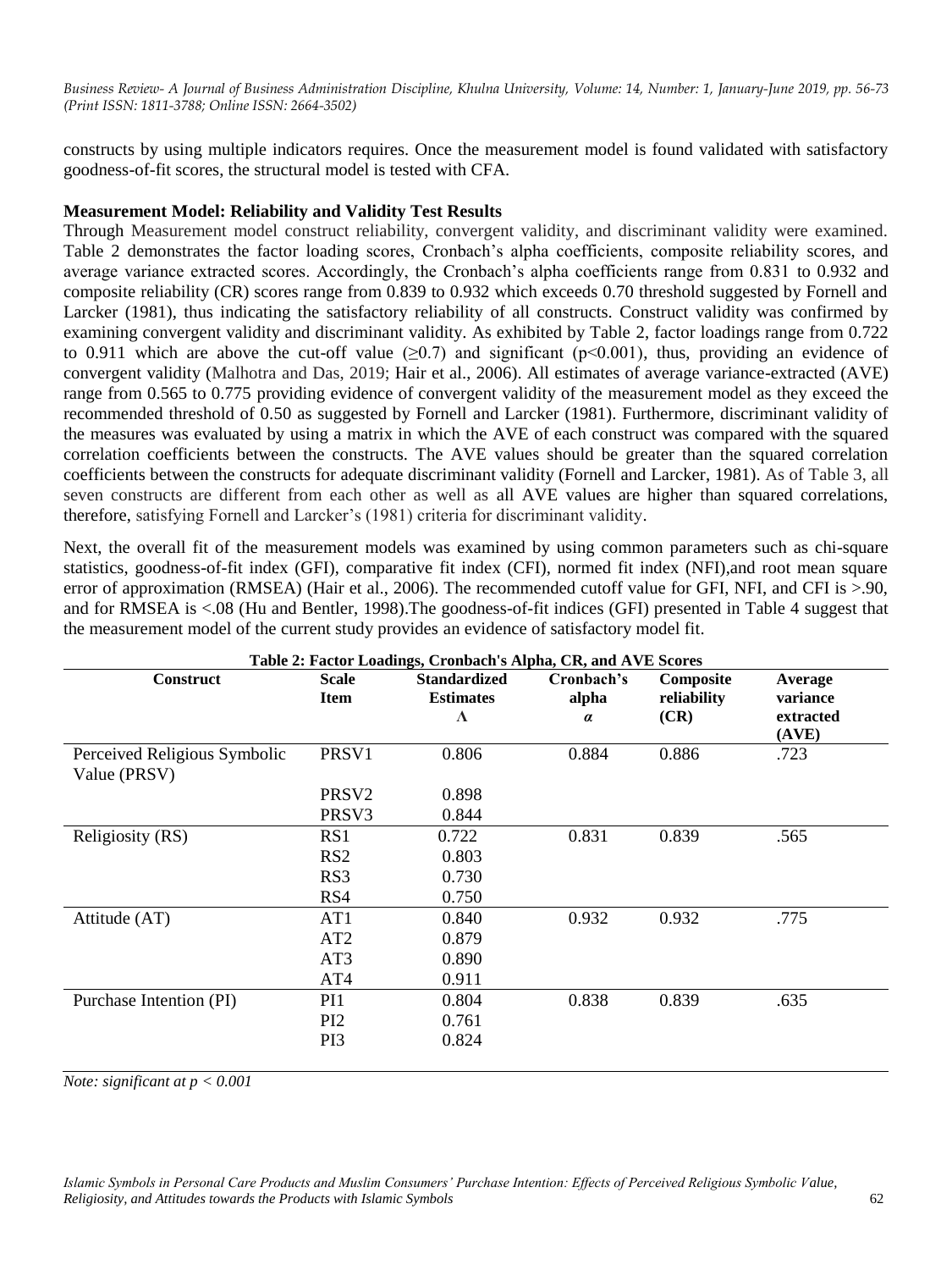| Table 3: Descriptive Statistics, Construct Correlations and Discriminant Validity Testing Matrix |       |                                     |                                                     |                    |                 |                                     |
|--------------------------------------------------------------------------------------------------|-------|-------------------------------------|-----------------------------------------------------|--------------------|-----------------|-------------------------------------|
|                                                                                                  | Mean  | <b>Standard</b><br><b>Deviation</b> | <b>Perceived Religious</b><br><b>Symbolic Value</b> | <b>Religiosity</b> | <b>Attitude</b> | <b>Purchase</b><br><b>Intention</b> |
| Perceived                                                                                        |       |                                     |                                                     |                    |                 |                                     |
| Religious                                                                                        | 5.657 | 1.221                               | 0.723                                               |                    |                 |                                     |
| Symbolic Value                                                                                   |       |                                     |                                                     |                    |                 |                                     |
|                                                                                                  |       |                                     | 0.379                                               |                    |                 |                                     |
| Religiosity                                                                                      | 5.823 | 0.714                               | (0.143)                                             | 0.565              |                 |                                     |
|                                                                                                  |       |                                     | 0.457                                               | 0.343              |                 |                                     |
| Attitude                                                                                         | 5.535 | 1.105                               | (0.208)                                             | (0.118)            | 0.775           |                                     |
| Purchase                                                                                         |       |                                     | 0.587                                               | 0.393              | 0.667           |                                     |
| Intention                                                                                        | 5.309 | 1.004                               | (0.345)                                             | (0.154)            | (0.445)         | 0.635                               |

*Notes: correlations are significant at p<0.001 levels (two-tailed)*

*Italicized and bold: variance extracted estimates;: squared correlations; other estimates are inter-factor correlations.*

| Table 4: Goodness-of-Fit Indicators of the Measurement Model |                             |                                       |                |  |  |  |
|--------------------------------------------------------------|-----------------------------|---------------------------------------|----------------|--|--|--|
| <b>Model fit indices</b>                                     | <b>Results</b>              | <b>Recommended Value</b>              | Interpretation |  |  |  |
| $\chi^2/df$                                                  | $1.668$ ( $\chi$ 2=118.458; | Between 1 and 3 (Hu and Bentler,      | Excellent Fit  |  |  |  |
|                                                              | $df=71$                     | 1999)                                 |                |  |  |  |
| <b>GFI</b>                                                   | 0.951                       | $\geq$ .95 (Hu and Bentler, 1998)     | Excellent Fit  |  |  |  |
| AGFI                                                         | 0.927                       | $\geq$ .90 (Hu and Bentler, 1998)     | Excellent Fit  |  |  |  |
| <b>NFI</b>                                                   | 0.959                       | $\geq$ .95(Hu and Bentler, 1998)      | Excellent Fit  |  |  |  |
| <b>CFI</b>                                                   | 0.983                       | $\geq$ .95(Hu and Bentler, 1998)      | Excellent Fit  |  |  |  |
| TLI                                                          | 0.978                       | $\geq$ .95(Hu and Bentler, 1998)      | Excellent Fit  |  |  |  |
| IFI                                                          | 0.983                       | $\geq$ .95 (Hu and Bentler, 1998)     | Excellent Fit  |  |  |  |
| <b>RMSEA</b>                                                 | 0.046                       | $\leq 0.05$ (Browne and Cudeck, 1993) | Good fit       |  |  |  |
| <b>SRMR</b>                                                  | 0.031                       | $\leq 0.08$ (Hu and Bentler, 1999)    | Excellent Fit  |  |  |  |

## **Structural Model and Hypotheses Test Results**

Once the overall measurement model of the current study was found satisfactory, the structural model was analyzed as a part of the confirmatory factor analysis (CFA).Through structural model analysis the hypothesized relationships among the constructs under study were tested. The result of structural model presented in table 5 indicates a satisfactory model and the goodness-of-fit indices were also satisfactory indicating no critical problems of misfit. Hence, the proposed model of the current study was assumed to be a good fit for testing the hypotheses.

| Table 5: Goodness-of-Fit Indicators of the Structural Model |                                        |                                           |                |  |  |  |
|-------------------------------------------------------------|----------------------------------------|-------------------------------------------|----------------|--|--|--|
| <b>Model fit indices</b>                                    | <b>Results</b>                         | <b>Recommended Value</b>                  | Interpretation |  |  |  |
| $\chi^2/df$                                                 | $1.668$ ( $\chi$ 2=118.458;<br>$df=71$ | Between 1 and 3 (Hu and Bentler,<br>1999) | Excellent Fit  |  |  |  |
| <b>GFI</b>                                                  | 0.951                                  | $\geq$ .95 (Hu and Bentler, 1998)         | Excellent Fit  |  |  |  |
| AGFI                                                        | 0.927                                  | $\geq$ .90 (Hu and Bentler, 1998)         | Excellent Fit  |  |  |  |
| <b>NFI</b>                                                  | 0.959                                  | $\geq$ .95(Hu and Bentler, 1998)          | Excellent Fit  |  |  |  |
| <b>CFI</b>                                                  | 0.983                                  | $\geq$ .95(Hu and Bentler, 1998)          | Excellent Fit  |  |  |  |
| TLI                                                         | 0.978                                  | $\geq$ .95(Hu and Bentler, 1998)          | Excellent Fit  |  |  |  |
| IFI                                                         | 0.983                                  | $\geq$ .95(Hu and Bentler, 1998)          | Excellent Fit  |  |  |  |

*Islamic Symbols in Personal Care Products and Muslim Consumers' Purchase Intention: Effects of Perceived Religious Symbolic Value, Religiosity, and Attitudes towards the Products with Islamic Symbols* 63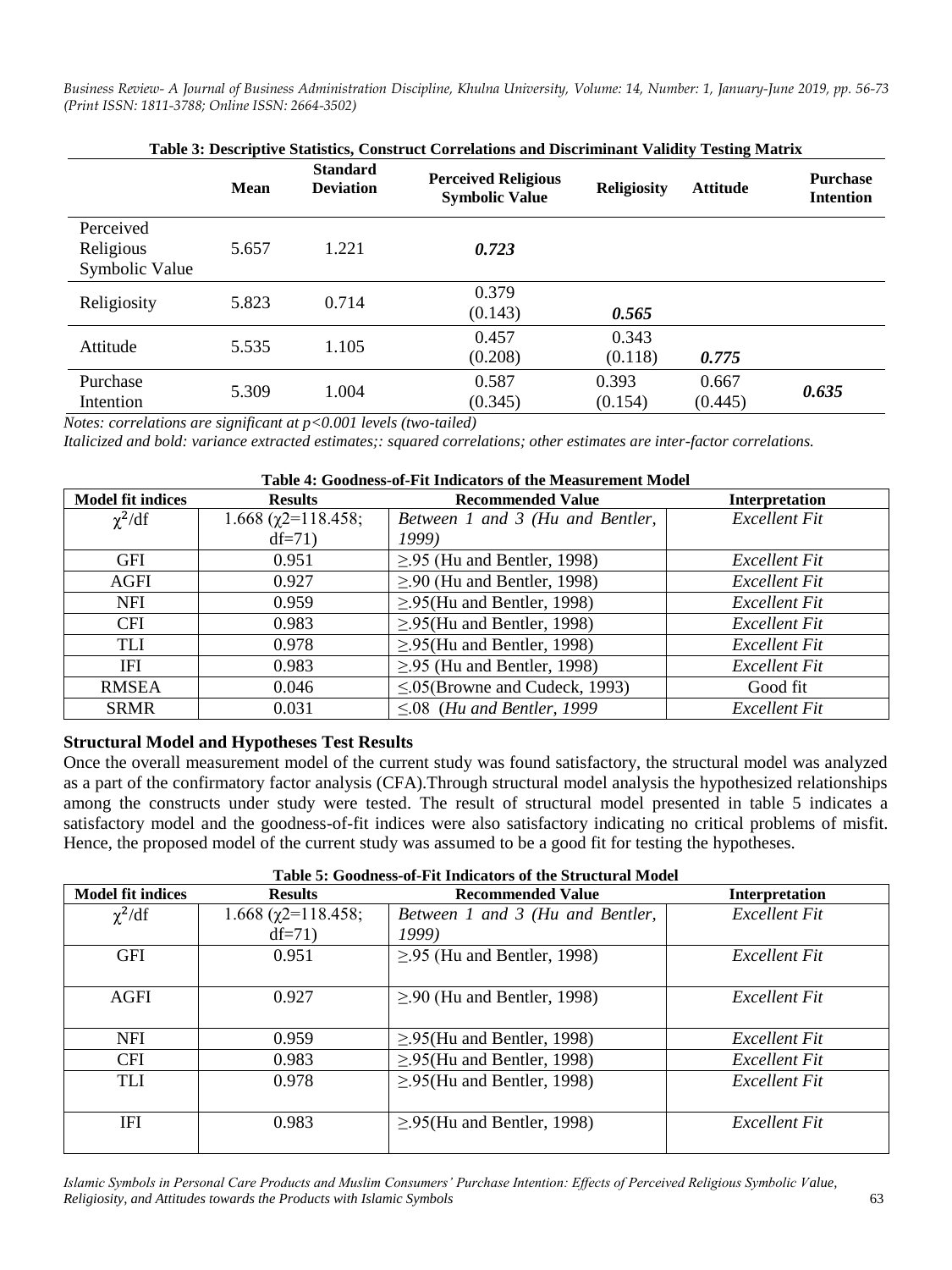| <b>RMSEA</b> | 0.046 | $\leq 0.05$ (Browne and Cudeck, 1993) | Good fit      |
|--------------|-------|---------------------------------------|---------------|
| <b>SRMR</b>  | 0.031 | (Hu and Bentler, 1999)<br>∶08         | Excellent Fit |

The structural model presented in Figure 2 illustrates estimated standardized path coefficients for the hypothesized relationships. In view of that, four out of five of the hypothesized effects were supported indicating that perceived religious symbolic value and attitude significantly influenced the purchase intention of Muslim consumers. The squared multiple correlations showed that the predictors in the model explain 55 % ( $r^2 = 0.55$ ) variations in Muslim consumers' purchase intention, and perceived religious symbolic value and religiosity explain 24% ( $r^2$  =0.24) variations in attitude.



**Figure 2** : Results of Structural Modeling Analysis Note: \*\*p<0.01, \*\*\*p<0.001

#### **Hypotheses Testing**

In structural model, the estimates of structure coefficients (standardized regression coefficient) serve as the basis for testing the proposed hypotheses (Aziz and Chok, 2013). In view of that, the significance level, magnitude, and direction of the standardized path coefficients are considered in testing hypotheses. Table 4 represents the results of hypothesis testing. H1, which proposed significant and positive effect of perceived religious symbolic value on Muslim consumer purchase intention is supported ( $\beta$ =.33; p<.001). However, H2 which proposed that religiosity significantly and positively influence Muslim consumers' intention to purchase products with Islamic symbols is not supported ( $\beta$ =.10; p>.05). Hypothesis 3 and 4 which addressed positive effects of perceived religious symbolic value and religiosity on attitude towards the products with Islamic symbols were supported where H3 ( $\beta$ =.38; p<.001) and H4 ( $\beta$ =.20; p<.01). Last but not least, H5 which proposed significant positive effect of the attitude towards products with Islamic symbols on Muslim consumers' intention to purchase is supported  $(\beta = .48; p < .001)$ . The findings reveal that attitude has the most significant and positive influence on purchase intention of personal care products with Islamic symbols that is subsequently followed by perceived religious symbolic value. Besides, religiosity was found to have insignificant effect on purchase intention of personal care products with Islamic symbols.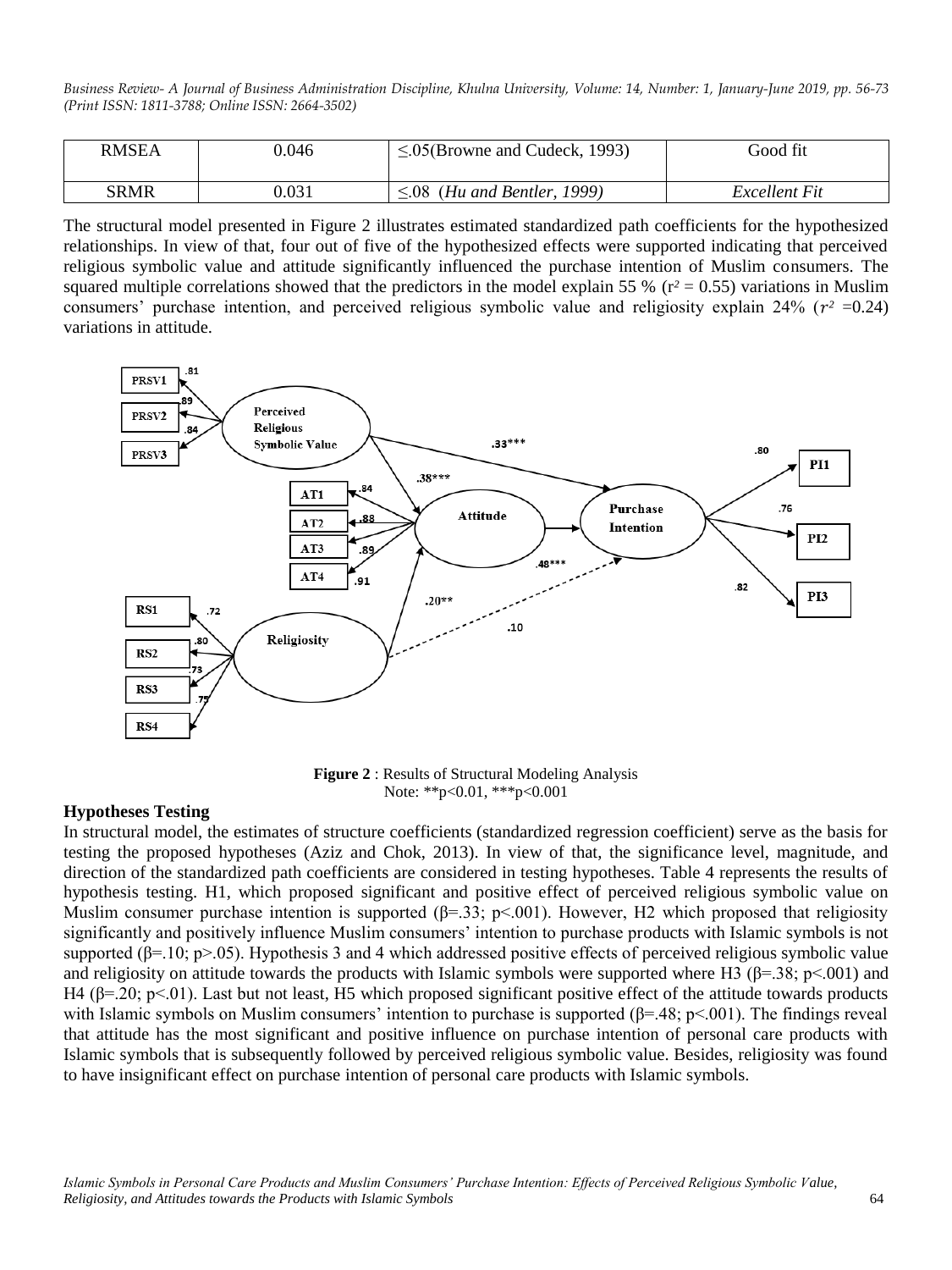| <b>Table 6: Results of Hypotheses Testing</b>               |                     |            |                |  |  |  |
|-------------------------------------------------------------|---------------------|------------|----------------|--|--|--|
| <b>Hypothesized path</b>                                    | <b>Standardized</b> | t-value    | <b>Results</b> |  |  |  |
|                                                             | estimates           |            |                |  |  |  |
| H1: Perceived Religious Symbolic Value → Purchase Intention | .327                | $5.406***$ | Supported      |  |  |  |
| $H2$ : Religiosity $\longrightarrow$ Purchase Intention     | .103                | 1.816      | <b>Not</b>     |  |  |  |
|                                                             |                     |            | Supported      |  |  |  |
| H3: Perceived Religious Symbolic Value — Attitude           | .382                | $6.121***$ | Supported      |  |  |  |
|                                                             |                     |            |                |  |  |  |
| $H4: Religiosity \longrightarrow Atitude$                   | .198                | $3.142**$  | Supported      |  |  |  |
|                                                             |                     |            |                |  |  |  |
| $H5$ : Attitude $\longrightarrow$ Purchase Intention        | .482                | $8.068***$ | Supported      |  |  |  |

The current study also employed structural equation modeling to examine the direct, indirect, and total effects of constructs on each other. Results presented in Table 7 showed direct as well as indirect partial influences of religiosity and perceived religious symbolic value on Muslim consumers" purchase intention of personal care products with Islamic symbols.

|                            | <b>Table 7: Total, Direct and Indirect Effects</b> |                  |                    |                 |  |
|----------------------------|----------------------------------------------------|------------------|--------------------|-----------------|--|
|                            | Perceived                                          | <b>Religious</b> | <b>Religiosity</b> | <b>Attitude</b> |  |
|                            | Symbolic value                                     |                  |                    |                 |  |
| <b>TOTAL EFFECT</b>        |                                                    |                  |                    |                 |  |
| Attitude                   | $0.382**$                                          |                  | $0.198**$          |                 |  |
| Purchase Intention         | $0.511**$                                          |                  | $0.199**$          | $0.482**$       |  |
| <b>DIRECT EFFECT</b>       |                                                    |                  |                    |                 |  |
| Attitude                   | $0.382**$                                          |                  | $0.198**$          |                 |  |
| <b>Purchase Intention</b>  | $0.327**$                                          |                  | 0.103              | $0.482**$       |  |
| <b>INDIRECT EFFECT</b>     |                                                    |                  |                    |                 |  |
| <b>Purchase Intention</b>  | $0.184**$                                          |                  | $0.096**$          | -               |  |
| <i>Note:</i> ** $p < 0.01$ |                                                    |                  |                    |                 |  |

The results of the analysis exhibits that no significant direct effect of religiosity on purchase intention has emerged; however, a significant indirect effect of religiosity on purchase intention was evident. On the other hand, perceived religious symbolic value has both direct and indirect effects on purchase intention. In view of that, results indicate that attitude plays significant role as a partial mediator in influencing the relationship between exogenous latent variables (Perceived religious symbolic value and Religiosity) and purchase intention. In other words, perceived religious symbolic value and religiosity partially influence Muslim consumers" purchase intention through attitude towards the products with Islamic symbols.

## **Discussion**

The results of structural model showed that cumulatively all the predictors significantly explain 55% variation of the dependent variable. Among the predictors, the attitude towards the products with Islamic symbols is found to have the most significant and positive influence on purchase intention with the highest coefficient ( $\beta$ =.48; p<.001). This result has supported the findings of some previous literatures (Garg and Joshi, 2018; Khan et al., 2019; Mukhtar and Butt, 2012; Widodo, 2013). This finding suggested that when consumers have a positive attitude towards the products with Islamic symbols they would likely have the intention to purchase products with Islamic symbols. Secondly, as hypothesized, perceived religious symbolic value has been found as a significant predictor of purchase intention. This confirms the previous findings of Akbari et al. (2018) and Bakar, Lee, and Rungie, (2013) who proposed that perceived religious symbolic value has a significant impact on purchase intention for food products that use religious symbols on its packaging. The result of this study implicates that when consumers feel that adding religious symbols on products reflects religious belief and adds value to the products, they are more likely to form an intention to purchase the products having Islamic symbols. As contrary to the hypothesis, religiosity is found to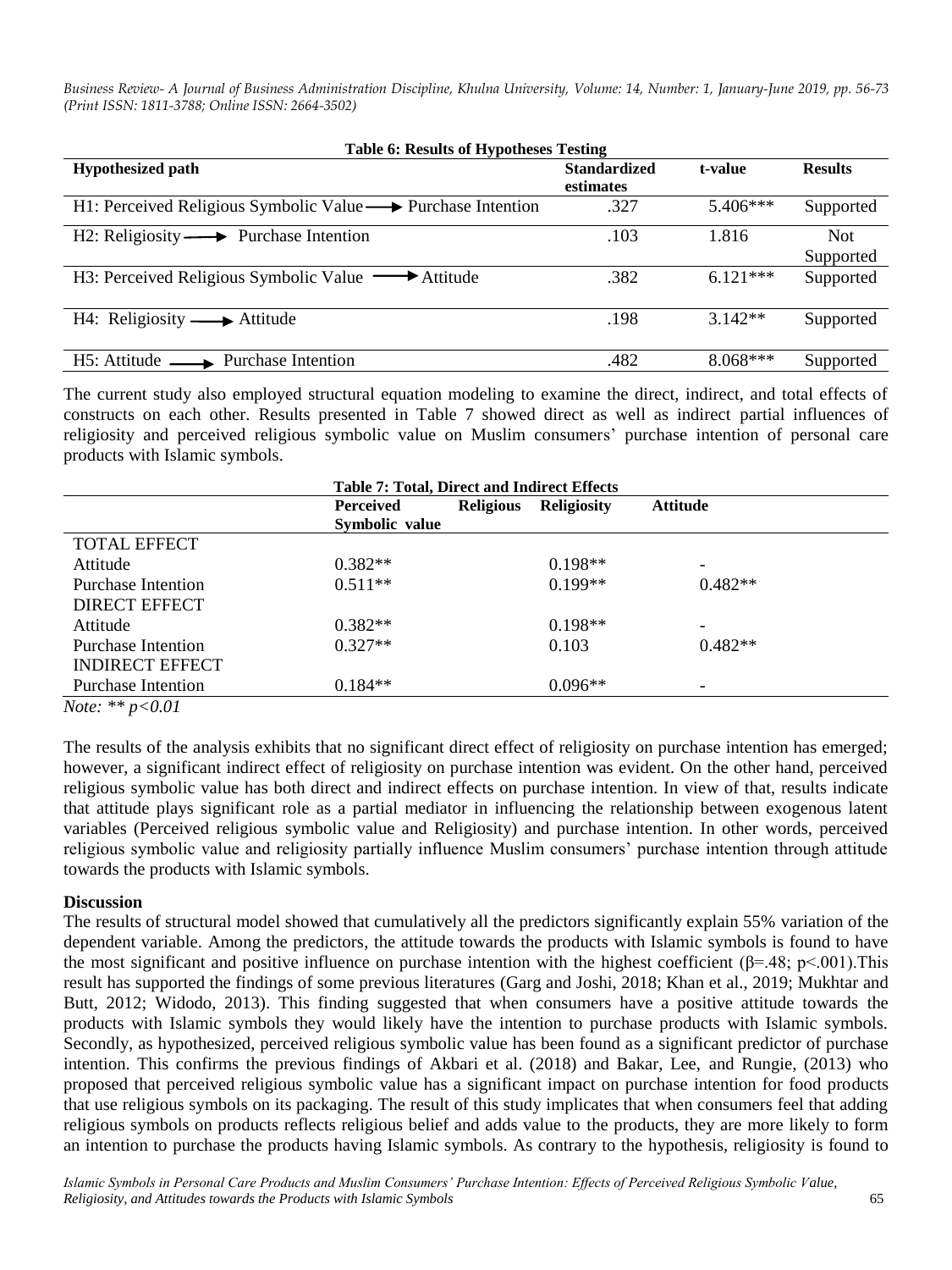have insignificant effect on purchase intention. This result confirms the findings of some previous literatures (Khan et al., 2019; Riptiono and Wiwoho, 2019; Garg and Joshi, 2018; Khan and Azam, 2016). The possible explanation could be that people may be religious-minded but less likely to be interested in products with Islamic symbols, or they may find Islamic symbols in product have literally no contribution to the reflection of their religiosity, or people may be too sensitive to their choice of personal care products and rely on product quality more than any other issue. Moreover, a small sample size and the method of questionnaire application could be the other possible reasons. Fourthly, as hypothesized, perceived religious symbolic value and religiosity are found to have significant impact on attitude towards the products with Islamic symbols. The results indicate that consumers having greater perceived religious symbolic value are more likely to develop favorable attitude towards the products with Islamic symbols. Likewise, confirmation of H4 indicated that consumers' religiosity influences Muslim consumers' attitude towards the products with Islamic symbols positively that is congruent with some past studies (Khan et al., 2019; Kordnaeij et al., 2013; Garg and Joshi, 2018; Newaz et al., 2016).

The findings of this study are also congruent with the study of Riptiono and Wiwoho (2019) who found that *Islamic religiosity does not have any significant impact on consumers' Muslim fashion trend purchase intention directly, however the Islamic religiosity variables indirectly influence purchase intention through attitude variables.* Therefore, we can conclude that perceived religious symbolic value has both direct and indirect effects on purchase intention while religiosity has the only indirect effect on Muslim consumers" purchase intention of personal care products with Islamic symbols.Thus, an important finding of this study is that attitude towards the products with Islamic symbols is playing a mediating role in the relationship between perceived religious symbolic value and purchase intention, as well as between religiosity and purchase intention.

# **Implications**

**Theoretical contributions:** With the rise of modern Muslim consumers worldwide, the use of Islamic symbols in marketing as a new promotional tool has been observed recently. This research study will help to gain a deeper understanding of the recent use of Islamic symbols in personal care products and factors that influence purchase intention of Muslim consumers for such products. Theoretically, this research is one of the first initiatives to test a conceptual model on Muslim consumers" purchase intention of personal care products with Islamic symbols through using attitude as a mediator to affect the relationship between individualist spiritual variables *i.e .*perceived religious symbolic value and religiosity and purchase intention. Therefore, this study contributes to the existing literatures on Islamic symbolism and consumer behavior by considering both the effects of religiosity and perceived religious symbolic value on Muslim consumers' purchase intention directly and indirectly through promoting attitude towards the products with Islamic symbols. Besides, this study also revised three key determinants of Muslim"s purchase intentions in the context of religious symbolism and recommend that attitude towards products with Islamic symbols is the most influential construct and has partial mediation effect on Muslim"s personal care products purchase intention.

**Practical implications :** The research makes a significant and worthwhile contribution to both national and international marketers who are attempting to target and promote their products to newly emerged Muslim consumer market using religious symbols in products. The findings derived from this research would help them understand and consider the factors that affect Muslim consumers' intention to purchase personal care products with Islamic symbols. As attitude towards the products with Islamic symbols is found as the most influential construct on purchase intention, this study suggests that marketers should have a clear understanding of consumer attitude. This understanding will help managers consider new tactics and approaches when exploring consumer behavior and devise their marketing policy accordingly. Furthermore, marketers should employ appropriate promotional strategies reflecting religious values and beliefs which will help target consumers develop a favorable attitude towards the products with Islamic symbols.

## **Limitations and Future Research**

This study is not free from limitations which suggest the directions for future research. This study was conducted in some areas in Bangladesh and the sample size is small. Hence, future research should consider the inclusion of respondents from other regions of the country. Generalizibility of the findings may be limited due to the only use of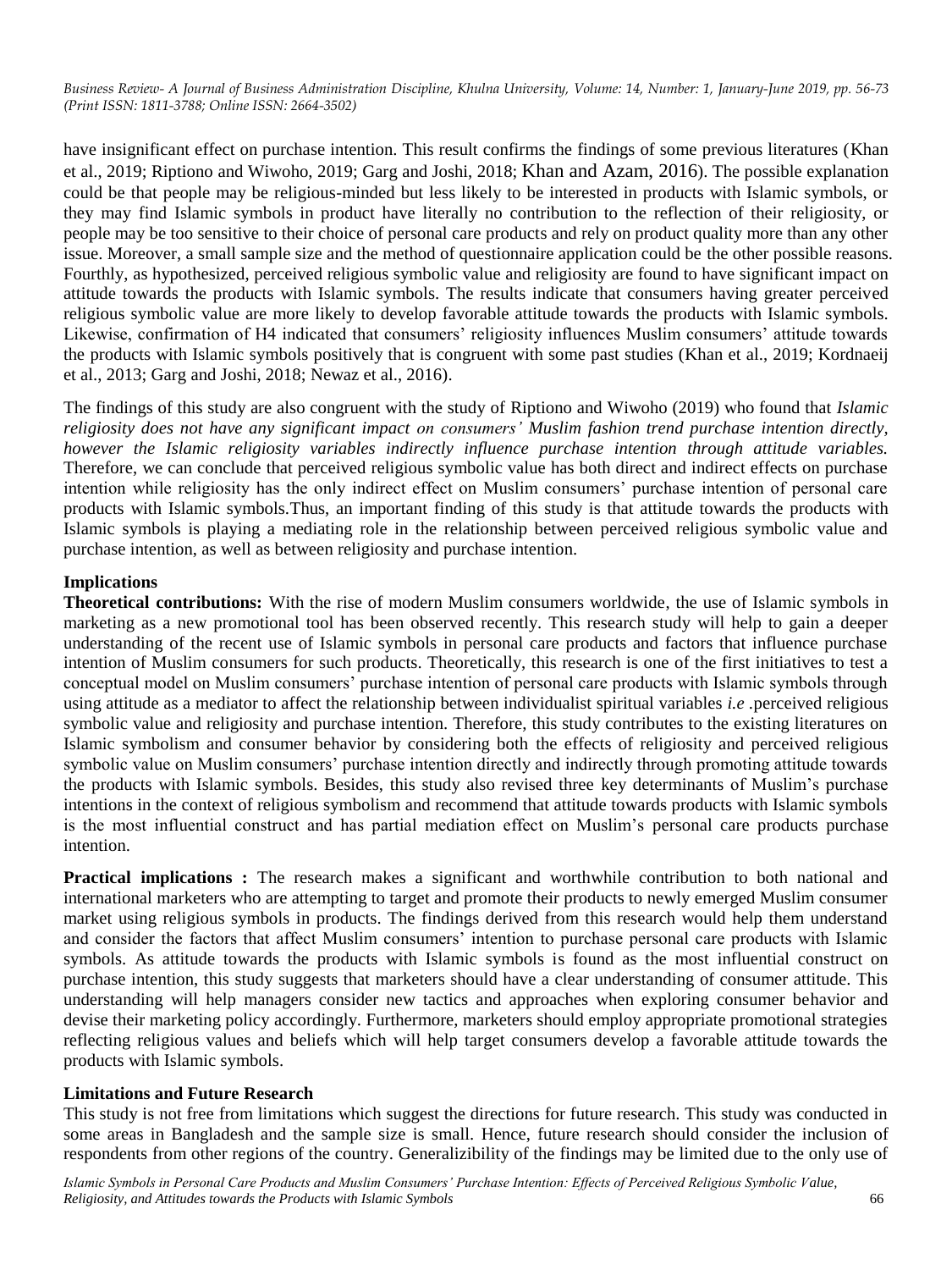Muslim sample. Moreover, the study was conducted in one country (Bangladesh) where people share similar cultural values. Therefore, diverse cultural respondents may help to get more insights into the influence of religious symbols on purchase intention. Hence, future research should be conducted with a more representative sample collected from different countries and indeed with customers of other religions.

# **Conclusion**

Religion is one of the most significant forces influencing all aspects of life including consumer behavior. Considering Muslims as one of the substantial markets, recently, marketers are using religious symbols in their product name, packaging, and advertisement. Islamic branding and marketing is a separate and comparatively new area of academic research that focuses on the marketing of products to Muslim consumers considering Islamic ideologies (Wilson and Liu, 2011). Religious Muslims always want to get integrated their religious belief system in all facets of life including their daily consumption and therefore, they prefer to purchase products that reflect their adherence to the religious beliefs, values, and teachings. Responding to this many MNCs are attempting to incorporate religious values in the product adding Islamic symbols in the product name or on packaging. This study aimed at investigating the effects of religiosity, and perceived religious symbolic value on Muslim consumers" purchase intention of personal care products with Islamic symbols using attitude as a mediating variable. The findings of the study revealed that attitude has the most significant influence on purchase intention of personal care products with Islamic symbols and partially mediate the relationship between perceived religious symbolic value and purchase intention, as well as between religiosity and purchase intention. Perceived religious symbolic-value has been found to have both direct and indirect effects on Muslims purchase intention. Though religiosity was considered as a significant construct for measuring consumer"s purchase intention, it was found to have an insignificant impact on purchase intention of personal care products with Islamic symbols. The findings from this study provide various implications for marketers who are targeting Muslim markets and attempting to satisfy their demand for products in a way that reflects their religion. Marketers can get noteworthy insights regarding the factors playing a significant role in influencing Muslim consumers" purchase intention of personal care products with Islamic symbols which in turn will help them shape their policy and marketing practices.

## **References**

Abd-Rahman, A., Asrarhaghighi, E., and Ab-Rahman, S. (2015), "Consumers and Halal cosmetic products:

Knowledge, religiosity, attitude and intention", *Journal of Islamic Marketing*, Vol. 6, No. 1, pp. 148-163.

Agarwala, R., Mishra, P., and Singh, R. (2019), "Religiosity and consumer behavior: A summarizing review", *Journal of Management, Spirituality and Religion*, Vol. 16, No. 1, pp. 32-54.

Ahmad, A. N., Abd-Rahman, A., and Ab-Rahman, S. (2015), "Assessing knowledge and religiosity on consumer behavior towards halal food and cosmetic products", *International Journal of Social Science and Humanity*, Vol. 5, No. 1, pp-10.

Ajzen, I. (1991), "The Theory of Planned Behavior",*Organizational Behavior and Human Decision Processes,* Vol. 50, pp. 179-211. DOI: 10.1016/0749-5978(91)90020-T.

Akbari, M., Gholizadeh, M. H., and Zomorrodi, M. (2018), "Islamic symbols in food packaging and purchase intention of Muslim consumers", *Journal of Islamic Marketing,* Vol. 9, No. 1, pp. 117-131.

Alam, S. S., and Sayuti, N. M. (2011), "Applying the theory of planned behavior (TPB) in halal food purchasing", *International Journal of Commerce and Management,* Vol. 21, No. 1, pp. 8–20.

Alam, S. S., Mohd, R., and Hisham, B. (2011), "Is religiosity an important determinant on Muslim consumer behavior in Malaysia?", *Journal of Islamic marketing*. Vol. 2, No. 1, pp. 83-96.

Al-Hyari, K., Alnsour, M., Al-Weshah, G., and Haffar, M. (2012), "Religious beliefs and consumer behavior: from loyalty to boycotts", *Journal of Islamic Marketing*, Vol. 3, No. 2, pp. 155-174.

Ali, A., Sherwani, M., Ali, A., Ali, Z., and Sherwani, M. (2020), "Investigating the antecedents of halal brand product purchase intention: an empirical investigation", *Journal of Islamic Marketing*, Vol. 12, No. 7, pp. 1339- 1362.

Allen, M. W., Gupta, R., and Monnier, A. (2008), "The interactive effect of cultural symbols and human values on taste evaluation", *Journal of Consumer Research,* Vol. 35, No. 2, pp. 294-308.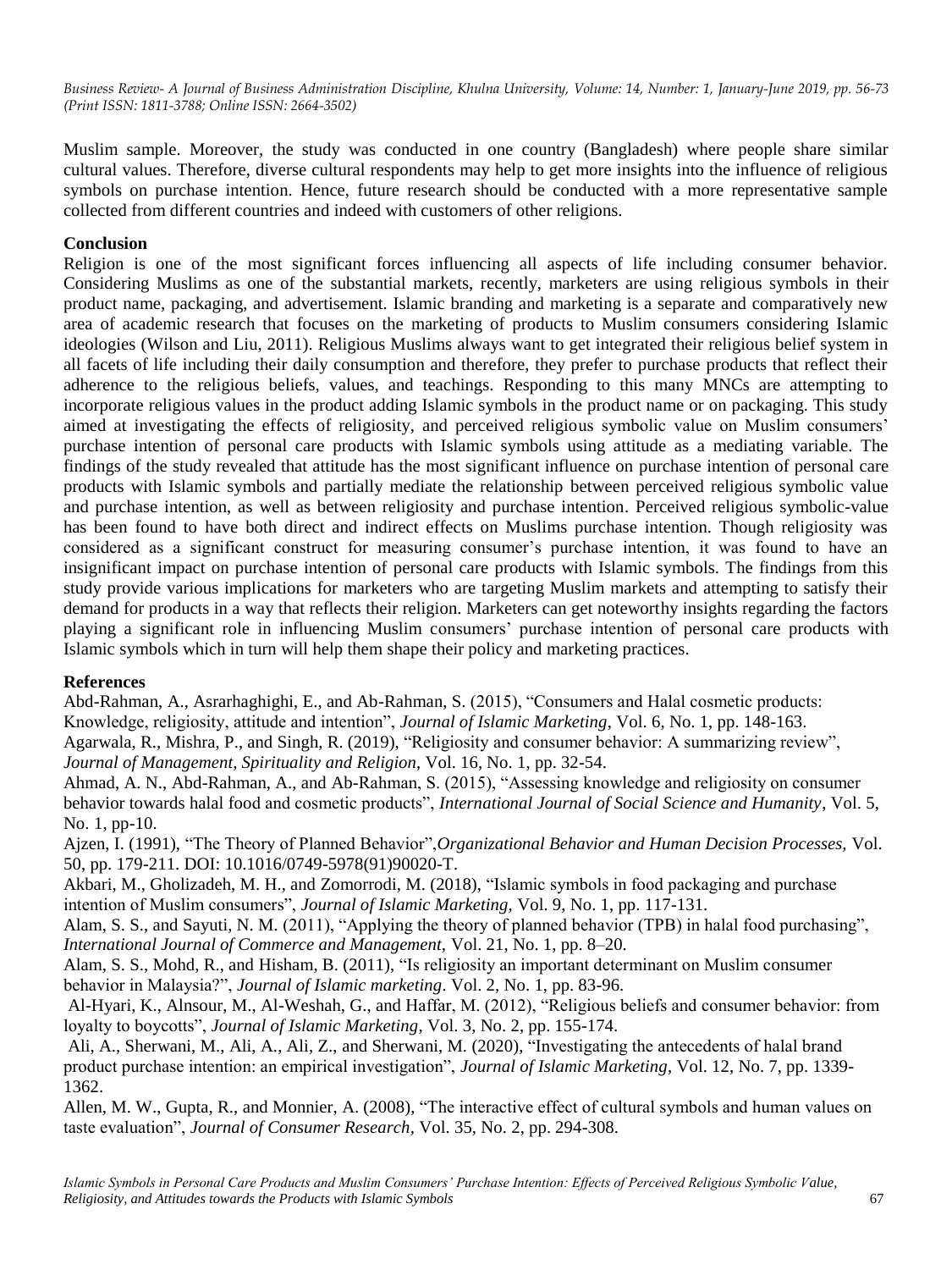Alserhan, B. A. (2010), "Islamic branding: A conceptualization of related terms", *Journal of Brand Management,*  Vol. 18*,* pp. 34–49. DOI:10.1057/bm.2010.18.

Anderson, J. C., and Gerbing, D. W. (1988), "Structural equation modeling in practice: A review and recommended two-step approach", *Psychological Bulletin,* Vol. 103, No. 3, pp. 411–423.

Audretsch, D.B., Bonte, W. and Keilbach, M. (2008), "Entrepreneurship capital and its impact on knowledge diffusion and economic performance", *Journal of Business Venturing,* Vol. 23, No. 6, pp. 687-698.

Aziz, Y. A. and Chok, N. V. (2013), "The role of halal awareness, halal certification, and marketing components in determining halal purchase intention among non-muslims in malaysia: A structural equation modeling approach", *Journal of International Food and Agribusiness Marketing,* Vol. 25, No. 1, pp. 1-23.

Bakar, A., Lee, R., and Rungie, C. (2013), "The effect of religious symbols in product packaging on Muslim consumer responses", *Australasian Marketing Journal,* Vol. 21, pp. 198-204.

Bashir, A. M. (2019), "Effect of halal awareness, halal logo and attitude on foreign consumers' purchase intention", *British Food Journal*, Vol. 121, No. 9*,* pp. 1998–2015*.*

Bashir, A. M., Bayat, A., Olutuase, S. O., and Latiff, Z. A. A. (2019), "Factors affecting consumers' intention towards purchasing halal food in South Africa: A structural equation modelling", *Journal of Food Products Marketing*, Vol. 25, No. 1, pp. 26-48.

Bian, Q., and Forsythe, S. (2012), "Purchase intention for luxury brands: A cross cultural comparison", *Journal of Business Research*, Vol. 65, pp. 1443–1451.

Butt, M. M., de-Run, E. C., Ammen, U. D., and Mutum, D. (2018),"Religious symbolism in Islamic financial service advertisements", *Journal of Islamic Marketing*, Vol. 9 No. 2, pp. 384-401.

Bukhari, S. N. Z., and Isa, S. M. (2019), "Islamic branding: insights from a conceptual perspective", *Journal of Islamic Marketing*, Vol. 11, No. 6, pp. 1743-1760. DOI: 10.1108/jima-02-2018-0035.

*Chi, H. (2013), "*The influences of perceived value on consumer purchase intention: The moderating effect of advertising endorser"*, Journal of Marketing,* Vol. *23, No. 3, pp. 456-543.*

Chiou, J. (1998), "The effects of attitude, subjective norm, and perceived behavioral control on consumers" purchase intentions: The moderating effects of product knowledge and attention to social

comparison information", *Proc. Natl. Sci. Counc. ROC (C),* Vol. 9, No. 2, pp. 298-308.

Delener, N. (1990), "The effects of religious factors on perceived risk in durable goods purchase decisions", *Journal of Consumer Marketing,* Vol. 7, No. 3, pp. 27-38.

El-Bassiouny, N. (2016), "Where is "Islamic marketing" heading?a commentary on Jafari and Sandikci's (2015) "Islamic" consumers, markets, and marketing", *Journal of Business Research,* Vol. 69, No. 2, pp. 569-78. Elseidi, R. I. (2018), "Determinants of halal purchasing intentions: Evidences from UK", *Journal of Islamic Marketing*, Vol. 9, No. 1, pp. 167-190.

Essoo, N., and Dibb, S. (2004), "Religious influences on shopping behavior: An exploratory study", *Journal of Marketing Management,* Vol. 20, No. 7-8, pp. 683-712.

Fornell, C., and Larcker, D.F. (1981), "Evaluating structural equation models with unobservable variables and measurement error", *Journal of Marketing Research,* Vol. 18, No. 1, pp. 39–50.

Gan, C. and Wang, W. (2017), "The influence of perceived value on purchase intention in

social commerce context", *Internet Research*, Vol. 27, No. 4, pp. 772-785.

Garg, P., and Joshi, R. (2018), "Purchase intention of "Halal" brands in India: The mediating effect of attitude", *Journal of Islamic Marketing*, Vol. 9, No. 3, pp. 683-694.

Geertz, C. (1973), The Interpretation of Cultures: Selected Essays, Basic Books, New York.

Ghadikolaei, F. S. (2016), "The effect of halal signs and symptoms on consumers" purchase intention in muslim and non-muslim countries- a review", *International Journal of Business and Management Invention*, Vol. 5, No. 7, pp. 44-49.

Ghazali, E., Soon, P. C., Mutum, D. S., and Nguyen, B. (2017), "Health and cosmetics: Investigating consumers" values for buying organic personal care products", *Journal of Retailing and Consumer Services,* Vol. 39, pp. 154- 163.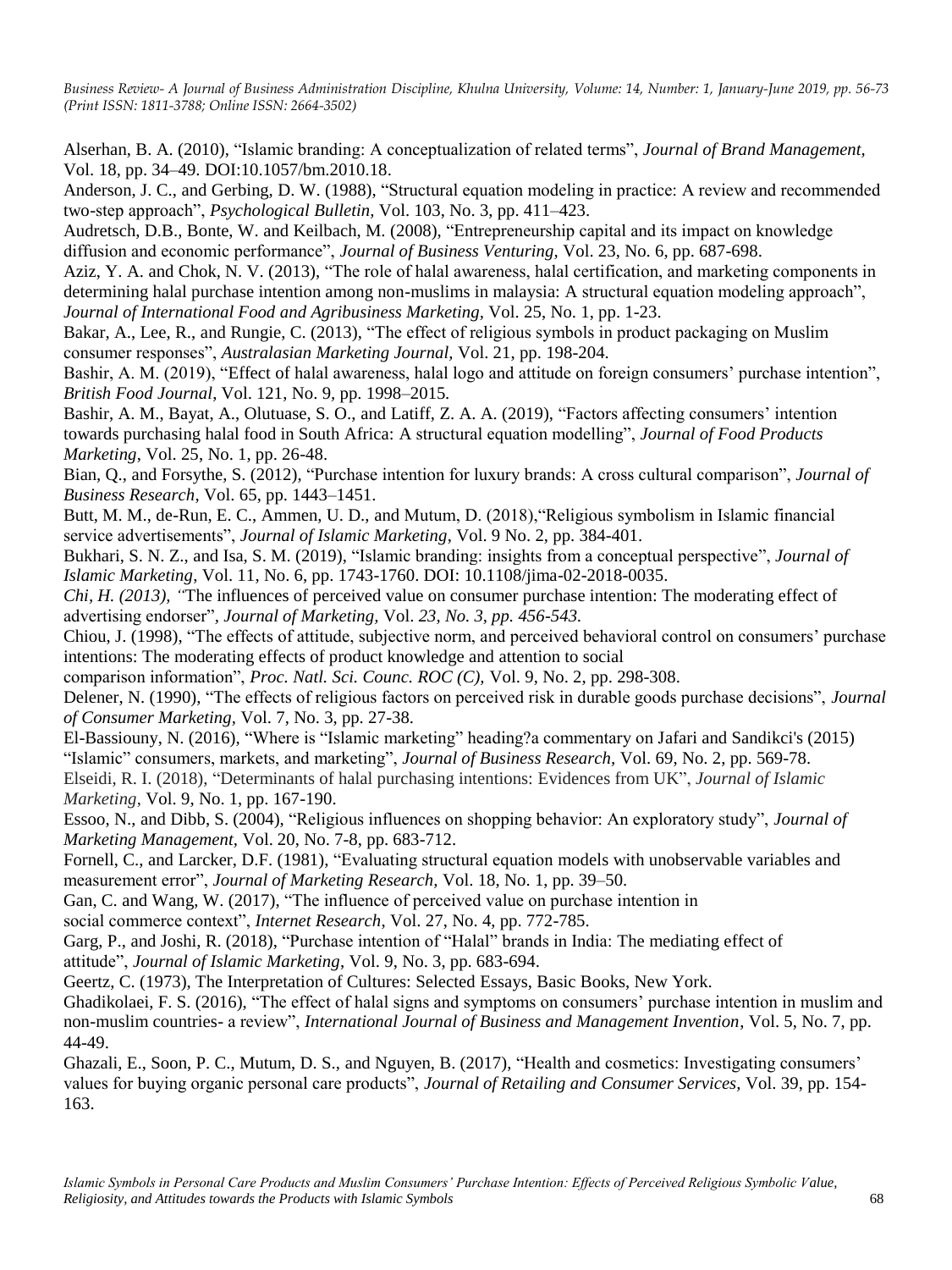Gökarıksel, B., and Secor, A. (2010), "Between fashion and tesettür: Marketing and consuming women"s Islamic dress", *Journal of Middle East Women's Studies,* Vol. 6, No. 3, pp. 118–148.

Graafland, J. (2017), "Religiosity, Attitude, and the Demand for Socially Responsible Products", *Journal of Business Ethics,* Vol. 144, pp. 121–138. DOI: 10.1007/s10551-015-2796-9.

Hair, J. F., Black, W.C., Babin, B.J., Anderson, R.E., and Tatham, R.L. (2006), Multivariate Data Analysis (6th Ed.), Pearson, Upper Saddle River, New Jersey.

Hair, Jr J. F., Black, W.C., Babin, B. J., and Anderson, R.E. (2010), Multivariate data analysis: A global perspective (7th ed.), Pearson Education International.

Haro, A. (2018), "Determinants of Halal Cosmetics Purchase Intention on Indonesian Female Muslim Customer", *Journal of Entrepreneurship, Business and Economics*, Vol. 6, No. 1, pp. 78-91.

Hartmann, P., and Apaolaza-Ibáñez, V. (2012), "Consumer attitude and purchase intention toward green energy brands: The roles of psychological benefits and environmental concern", *Journal of Business Research,* Vol. 65, pp. 1254–1263. DOI:10.1016/j.jbusres.2011.11.001

Hasan, H., Tamam, E., Bolong, J., Nor, M. N. M., and Ali, A. (2016), "An exploratory study on the relationship between involvement and attitude towards TV advertisements with islamic symbols and purchase intent", *Jurnal Komunikasi: Malaysian Journal of Communication,* Vol. 32, pp. 1-15.

Haque, A., Anwar, N., Tarofder, A., Ahmad, N., and Sharif, S. (2018), "Muslim consumers' purchase behavior towards halal cosmetic products in Malaysia", *Management Science Letters*, Vol. 8, No. 12, pp. 1305-1318.

Henley, J.W.H., Philhours, M., Ranganathan, S.K., and Bush, A.J. (2009), "The effects of symbol product relevance and religiosity on consumer perceptions of Christian symbols in advertising", *Journal of Current Issues and Research in Advertising,* Vol. 31, No. 1, pp. 89–103.

Hoyle, R.H. (1995), "The structural equation modeling approach: Basic concepts and fundamental issues", In: R. H. Hoyle (Ed.), *Structural equation modeling: Concepts, issues, and applications, Sage Publications, pp.1-15.* 

Hu, L.-t, and Bentler, P.M. (1998), "Fit indices in covariance structure modeling: Sensitivity to under-parameterized model misspecification", *Psychological Methods,* Vol. *3,* No. 4, pp. 424-453.

Hussin, R., Yusoff, S. H., and Yusof, S. N. M. (2015), "Islamic representation in television advertising and its impact on modern Malay Muslim Women", *Procedia - Social and Behavioral Sciences,* Vol. 211*,* pp. 890-895. DOI: 10.1016/j.sbspro.2015.11.117.

Israel, G.D. (1992), Sampling: The evidence of extension program impact, University of Florida. http://edis.ifas.ufl.edu/pd006.

Kalliny, M., Ghanem, S., Shaner, M., Boyle, B., and Mueller, B. (2020), "Capitalizing on faith: a crosscultural examination of consumer responses to the use of religious symbols in advertising", *Journal of Global Marketing*, Vol. *33* No. 3, pp. 158-176.

Khan, N., Sarwar, A., and Tan, B. C. (2020), "Determinants of purchase intention of halal cosmetic products among Generation Y consumers", *Journal of Islamic Marketing*. DOI: 10.1108/JIMA-11-2019-0248.

[Khan, A.](https://search.proquest.com/indexinglinkhandler/sng/au/Khan,+Adil/$N;jsessionid=590296AFC8372315736D398AB0AFEFA5.i-07b1e1dc0ef163512) and [Azam, M. K](https://search.proquest.com/indexinglinkhandler/sng/au/Azam,+Mohammad+Khalid/$N;jsessionid=590296AFC8372315736D398AB0AFEFA5.i-07b1e1dc0ef163512). (2016), "Factors influencing halal products purchase intention in India: preliminary investigation", *[IUP Journal of Marketing Management,](https://search.proquest.com/pubidlinkhandler/sng/pubtitle/IUP+Journal+of+Marketing+Management/$N/54464/OpenView/1771700103/$B/4EF4CB1B1E6242D6PQ/1;jsessionid=590296AFC8372315736D398AB0AFEFA5.i-07b1e1dc0ef163512)* [Vol. 15, No. 1](https://search.proquest.com/indexingvolumeissuelinkhandler/54464/IUP+Journal+of+Marketing+Management/02016Y02Y01$23Feb+2016$3b++Vol.+15+$281$29/15/1;jsessionid=590296AFC8372315736D398AB0AFEFA5.i-07b1e1dc0ef163512)*,* pp*.* 20-35.

Khan, A., Azam, M. K., and Arafat, M. Y. (2019), "Does religiosity really matter in purchase intention of halal certified packaged food products? A survey of Indian Muslims consumers", *Pertanika Journal of Social Science and Humanities*, Vol. 27, No 4, pp. 2383-2400.

Kim, H. Y., and Chung, J. (2011), "Consumer purchase intention for organic personal care products", *Journal of Consumer Marketing,* Vol. 28, No. 1, pp. 40-47.

Kordnaeij, A., Askaripoor, H., and Postgraduat, A. B. (2013), "Studying Affecting factors on customers attitude towards products with halal brand (case study: Kula lumpur, Malaysia)", *International Research Journal of Applied and Basic Sciences,* Vol. 4, No. 10, pp. 3138-3145.

Kusumawardhini, S. S., Hati, S. R. H., and Daryanti, S. (2016), "understanding Islamic brand purchase intention: the effects of religiosity, value consciousness, and product involvement", In: The European Proceedings of Social and Behavioral Sciences, Malaysia, September, pp. 159-166.

LaBarbera, P. (1987), "Consumer behavior and born again Christianity", *Research in Consumer Behavior,* Vol. 2*,*  pp*.* 193-222.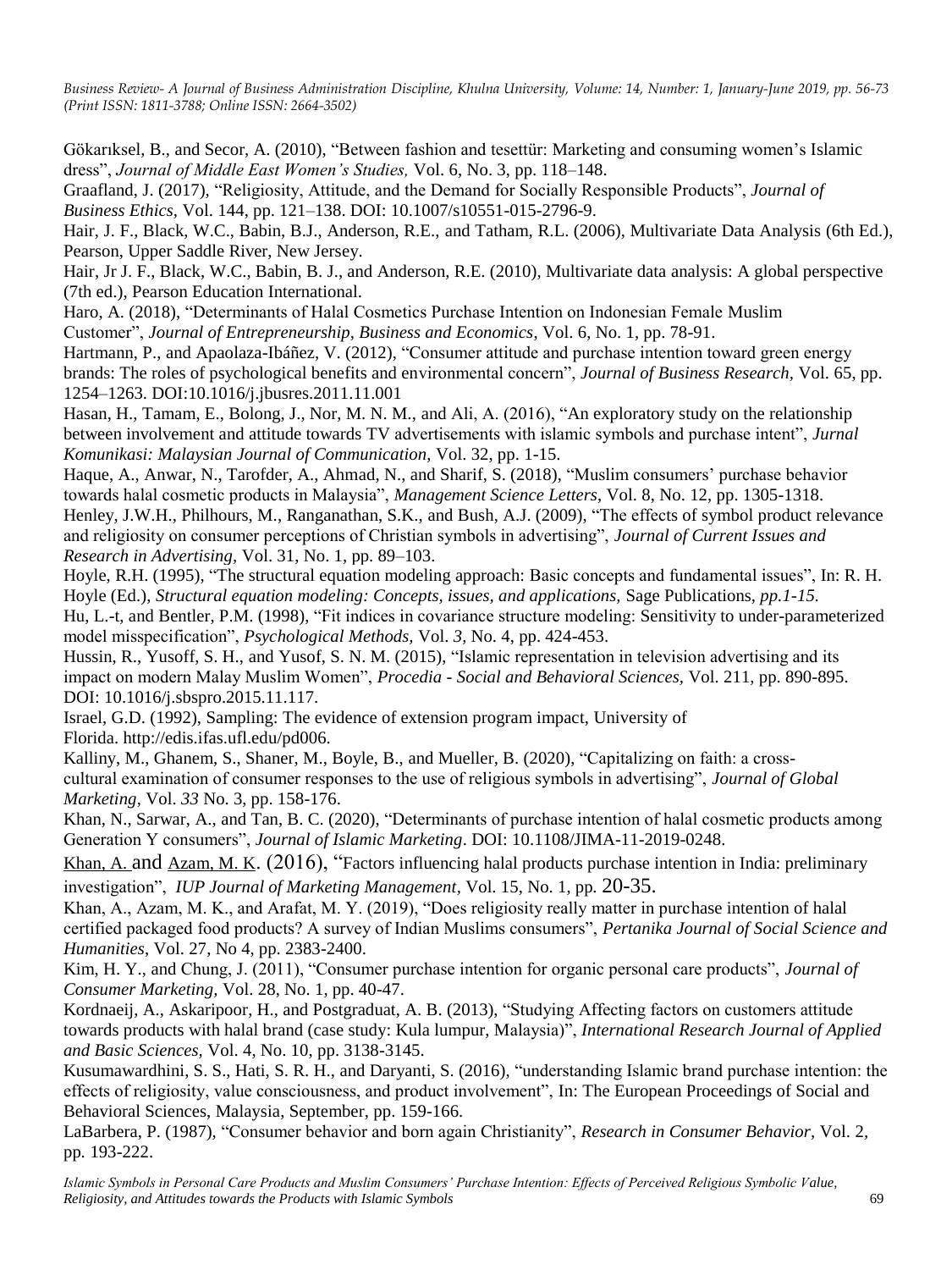Lada, S., Tanakinjal, H.G., and Amin, H. (2009), "Predicting intention to choose halal products using theory of reasoned action", *International Journal Islamic and Middle Eastern Finance and Management,* Vol. 2, No. 1, pp. 66–76.

LaRossa, R., and Reitzes, D. C. (1993), "Symbolic interactionalism and family theories", In: P.G. Boss, W.J. Doherty, R. LaRossa, W.R. Schumm, and S.K. Steinmetz (Eds.), Sourcebook of family theories and methods: a conceptual approach plenum press, New York, pp.135-163.

Leigh, J. H., and Gabel, T. G. (1992), "Symbolic interactionism: Its effects on consumer behavior and implications for marketing strategy", *The Journal of Services Marketing,* Vol. 6, No. 3, pp. 5-17.

Maamoun, A. (2016), "Islamic Branding: Opportunities and Snags", *Global Journal of Emerging Trends in e-Business, Marketing and Consumer Psychology (GJETeMCP),*Vol. 2, No. 2, pp. 424-432.

Makanyeza, C. (2014), "Measuring consumer attitude towards imported poultry meat products in a developing market: An assessment of reliability, validity and dimensionality of the tri-component attitude model", *Mediterranean Journal of Social Sciences,* Vol. 5*,* pp. 874-881.

Mallia, K. L. (2009), "From the sacred to the profane: A critical analysis of the changing nature of religious imagery in advertising", *Journal of Media and Religion,* Vol. 8, No. 3, pp. 172–190.

Malik, K., and Khan, M. M. S. (2016), "Islamic branding and marketing: An insight of consumer perception in Pakistan", *The Journal of Developing Areas*, Vol. 50, No. 5, pp. 353-362.

*Mansori, S. (2012), "*Impact of religion affiliation and religiosity on consumer innovativeness: the evidence of Malaysia"*, World Applied Sciences Journal,* Vol. *17, No. 3, pp. 301-307.*

Mathras, D., Cohen, A. B., Mandel, N., and Mick, D. G. (2016), "The effects of religion on consumer behavior: A conceptual framework and research agenda", *Journal of Consumer Psychology*, Vol. 26, No. 2, pp. 298-311.

McDaniel, S. W., and Burnett, J. J. (1990), "Consumer religiosity and retail store evaluative criteria", *Journal of the Academy of Marketing Science,* Vol. 18, No. 2, pp. 102-112.

Minton, E. A. (2020), "When open-mindedness lowers product evaluations: Influencers to consumers' response to religious cues in advertising", *Psychology and Marketing*, Vol. 37, No. 3, pp. 369-383.

Mokhlis, S. (2009), "Relevancy and measurement of religiosity in consumer behavior research", *International Business Research*, Vol. 2, No. 3, pp. 75-84.

Mukhtar, A., and Butt, M. M. (2012), "Intention to choose Halal products: The role of religiosity", *Journal of Islamic Marketing,* Vol. 3, No. 2, pp. 108 – 120.

Mutmainah, L. (2018), "The Role of Religiosity, Halal Awareness, Halal Certification, and Food Ingredients on Purchase Intention of Halal Food", *Ihtifaz: Journal of Islamic Economics, Finance, and Banking,* Vol. 1, No. 1 and 2, pp. 33-50.

Naseri, A., and Tamam, E. (2012), "Impact of Islamic religious symbol in producing favorable attitude towards advertisement", *The Public Administration and Social Policies Review,* Vol. 1, No. 8, pp. 61-77.

Naseri, R. N. N. (2021), "An overview of online purchase intention of halal cosmetic product: A perspective from malaysia", *Turkish Journal of Computer and Mathematics Education (TURCOMAT)*, Vol. 12, No. 10, pp. 7674- 7681.

Nasse, T. E. B., Ouedraogo, A., and Sall, F. D. (2019), "Religiosity and consumer behavior in developing countries: An exploratory study on Muslims in the context of Burkina Faso", *African Journal of Business Management*, Vol. 13, No. 4, pp. 116-127.

Newaz, F., Fam, K., and Raman, S.R. (2016), "Muslim religiosity and purchase intention of different categories of Islamic financial products", *Journal of Financial Services Marketing,* Vol. 21, pp. 141-152.

Nora, L., and Minarti, N.S. (2016), "The role of religiosity, lifestyle, attitude as determinant purchase intention", In: The 2nd International Multidisciplinary Conference 2016, Jakarta, Indonesia, pp.135-148.

Nurhayati, T., and Hendar, H. (2019), "Personal intrinsic religiosity and product knowledge on halal product purchase intention: Role of halal product awareness", *Journal of Islamic Marketing*, Vol. 11, No. 3, pp. 603-620. Oana, B. K. (Ed.). (2015), Use of religious symbol in advertising, Advertising, Social Media and use of Religious Symbols, Medimond, pp. 1-5.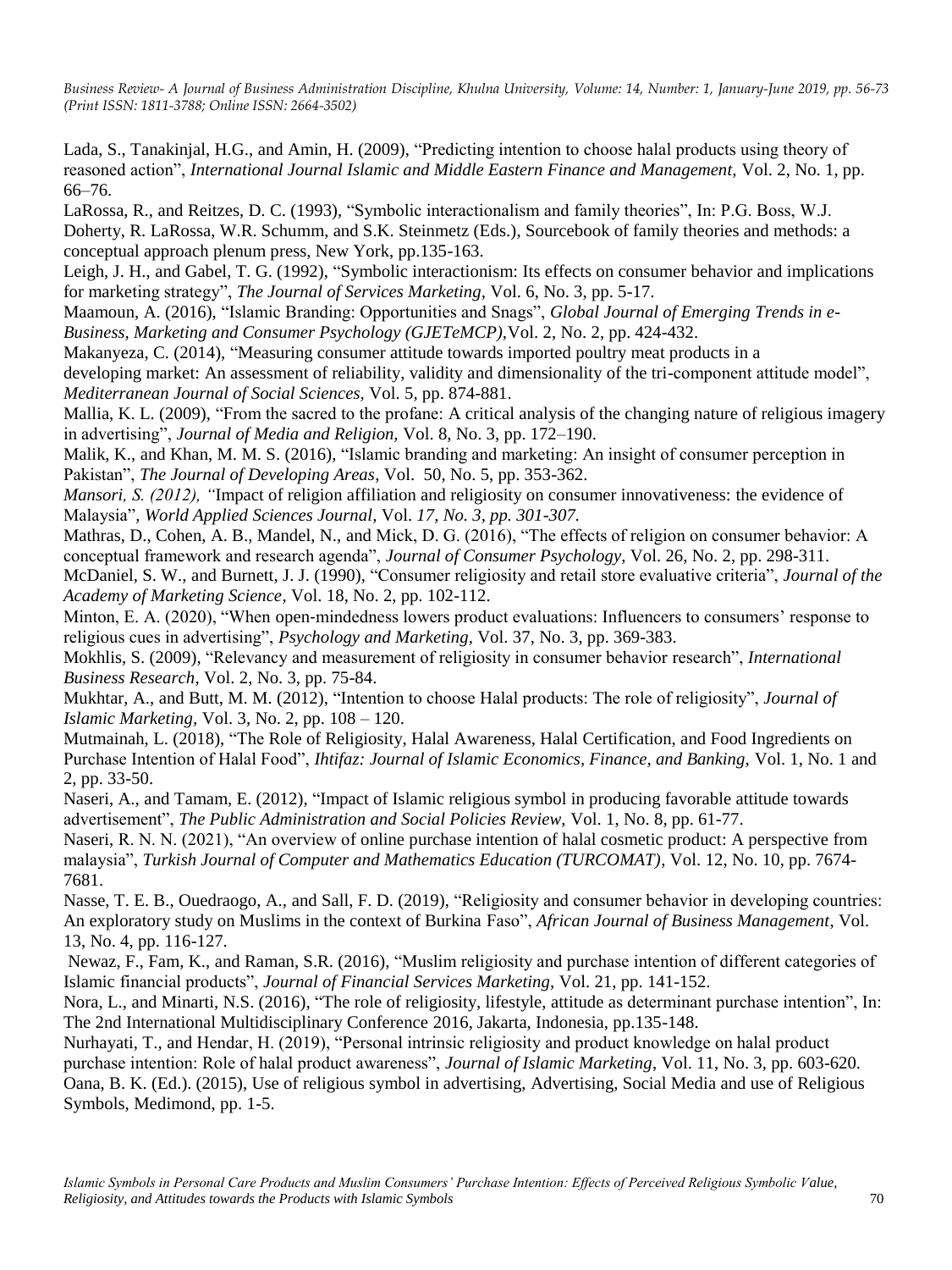Polas, M. R. H., Jahanshahi, A. A., and Rahman, M. L. (2018), "Islamic branding as a tool for customer retention: Antecedents and consequences of Islamic brand loyalty", *International Journal of Islamic Marketing and Branding*, Vol. 3, No. 1, pp. 1-14.

Rehman, A. U., and Shabbir, M.S. (2010), "The relationship between religiosity and new product adoption",*Journal of Islamic Marketing,* Vol. 1, No. 1, pp. 63-69.

Riptiono, S., and Wiwoho, G. (2019), "Examining islamic religiosity on consumer muslim fashion trend purchase intention", In: *International Conference on Banking, Accounting, Management, and Economics (ICOBAME 2018)*, Atlantis Press.

Ruiz-Molina, M., and Gil-Saura, I. (2008), "Perceived value, customer attitude and loyalty in retailing", *Journal of Retail Leisure Property,* Vol.7, pp. 305–314. DOI: 10.1057/rlp.2008.21.

Salehzadeh, R., and Pool, J. K. (2017), "Brand attitude and perceived value and purchase intention toward global luxury brands", *Journal of International Consumer Marketing*, Vol. 29, No. 2, pp. 74-82.

Shaari, J.A.N., and Arifin, N.S. M. (2009), "*Dimension of halal purchase intention: A preliminary study",* In: American Business Research Conference, Sept 2009, New York, USA, pp. 1-15.

Shyan, F. K., Waller, D. S., and Erdogan, Z.B. (2004), "The influence of religion on attitudes towards the advertising of controversial products", *European Journal of Marketing,* Vol. 38, No. 5/6, pp. 537-555.

Siegers, P. (2019), "Is the influence of religiosity on attitudes and behaviors stronger in less religious or more religious societies? A review of theories and contradictory evidence", *köln z soziol,* vol. 7, no. 1, pp. 491–517.

Soesilowati, E.S. (2010), "Behavior of muslims in consuming halal foods: Case of bantenese muslim", presented in "sharia economics research day" Seminar, Widya Graha LIPI, 6 July 2010.

Souiden, N. and Rani, M. (2015), "Consumer attitudes and purchase intentions toward Islamic banks: The influence of religiosity", *International Journal of Bank Marketing,* Vol. 33, No. 2. pp. 143-161. [DOI: 10.1108/IJBM-10-2013-](https://doi.org/10.1108/IJBM-10-2013-0115) [0115.](https://doi.org/10.1108/IJBM-10-2013-0115)

Taylor, V. A., Halstead, D., and Haynes, P. J. (2010), "Consumer responses to Christian religious symbols in advertising", *Journal of Advertising*, Vol. 39, No. 2, pp. 79-92.

Van-Rompay, T. J. L., Pruyn, A. T. H., and Tieke, P. (2009), "Symbolic meaning integration in design and its influence on product and brand evaluation", *International Journal of Design,* Vol. 3, No. 2, pp. 19-26.

Varinli, I., Erdem, E., Mutlu, Y., and Avcılar, M. (2016), "Exploring the factors affecting purchase intention of halal certified foods in turkey: A pls-path modeling study", *European Journal of Business and Management,* Vol. 8, No. 4, pp. 68-78.

Vitell, S.J., Paolillo, J. G. P., and Singh, J.J. (2005), "Religiosity and consumer ethics", *Journal of Business Ethics*, Vol. 57, pp. 175–181. DOI.org/10.1007/s10551-004-4603-x.

Weisbuch-Remington, M., Mendes, W.B., Seery, M.D., and Blascovich, J. (2005), "The nonconscious influence of religious symbols in motivated performance situations", *Personality and Social Psychology Bulletin,* Vol. 31, No. 9, pp. 1203-1216.

Wesley, S. C., Lee, M. Y. and Kim, E. Y. (2012), "The role of perceived consumer effectiveness and motivational attitude on socially responsible purchasing behavior in south korea", *Journal of Global Marketing,* Vol. 25, No. 1, pp. 29-44.

Wibowo, H. A., and Masitoh, M. R. (2018), "Measuring religiosity and its effects on attitude and intention to wear a hijab: Revalidating the scale", In: Wibowo, H. Andi, (Eds), Increasing Management Relevance and Competitiveness, CRC Press, pp. 237-240.

Widodo, T. (2013), "The influence of Muslim consumers perception toward halal food product on attitude and purchase intention at retail stores", *Inovbiz*, Vol. 1, No. 1, pp. 1-18.

Wilson, J. A. J., and Liu, J. (2011), "The challenges of Islamic branding: navigating emotions and halal",*Journal of Islamic Marketing,* Vol. 2, No. 1, pp. 28-42.

Ya, S., Nor, M. M. N., Noor, S. M., and Ahmad, Z. (2017), Purchase intention of Islamic brand product among non-Muslim customers. *Pertanika Journal of Social Sciences and Humanities*, *25*, pp. 101-110.

Yunus, N. S. N. M., Ariffin, N. M., Rashid, N. M., and Rashid, W. E. W. (2014), "Muslim's purchase intention towards non-muslim's halal packaged food manufacturer", *Procedia - Social and Behavioral Sciences,* Vol. 130*,*  pp.145-154. DOI:10.1016/j.sbspro.2014.04.018.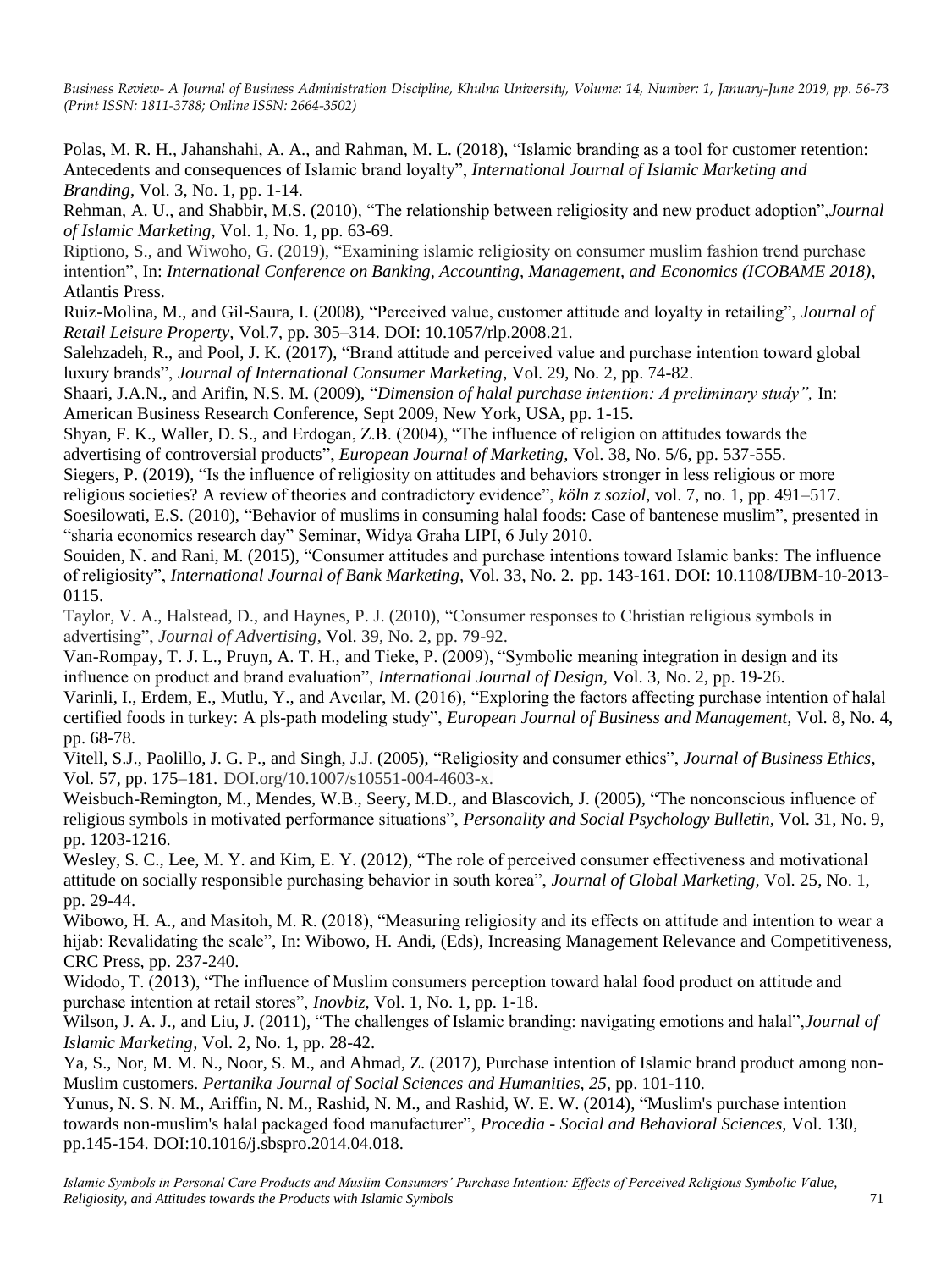Yusof, Y. M., and Jusoh, W. W. (2014), "Islamic branding: The understanding and perception", *Procedia-Social and Behavioral Sciences*, Vol. 130, pp. 179-185.

Zehra, S., and Minton, E. (2020), "Should businesses use religious cues in advertising? A comparison of consumer perceptions across Christianity and Islam", *International Journal of Consumer Studies*, Vol. 44, No. 5, pp. 393-406.

| <b>Appendices</b>                                              |                   |       |                           |  |  |  |
|----------------------------------------------------------------|-------------------|-------|---------------------------|--|--|--|
| <b>Appendix 1: Descriptive Statistics of Measurement Items</b> |                   |       |                           |  |  |  |
| <b>Construct</b>                                               | <b>Item</b>       | Mean  | <b>Standard Deviation</b> |  |  |  |
| Religious<br>Perceived                                         | PRSV <sub>1</sub> | 5.675 | 1.425                     |  |  |  |
| Symbolic Value (PRSV)                                          | PRSV <sub>2</sub> | 5.631 | 1.265                     |  |  |  |
|                                                                | PRSV <sub>3</sub> | 5.666 | 1.373                     |  |  |  |
| Religiosity (RS)                                               | RS <sub>1</sub>   | 5.459 | 1.041                     |  |  |  |
|                                                                | RS <sub>2</sub>   | 5.803 | .865                      |  |  |  |
|                                                                | RS <sub>3</sub>   | 6.138 | .755                      |  |  |  |
|                                                                | RS <sub>4</sub>   | 5.894 | .816                      |  |  |  |
| Attitude (AT)                                                  | AT 1              | 5.394 | 1.196                     |  |  |  |
|                                                                | AT <sub>2</sub>   | 5.469 | 1.160                     |  |  |  |
|                                                                | AT <sub>3</sub>   | 5.566 | 1.194                     |  |  |  |
|                                                                | AT <sub>4</sub>   | 5.713 | 1.296                     |  |  |  |
| Purchase Intention (PI)                                        | $PI_1$            | 5.366 | 1.222                     |  |  |  |
|                                                                | PI <sub>2</sub>   | 5.309 | 1.143                     |  |  |  |
|                                                                | PI <sub>3</sub>   | 5.253 | 1.098                     |  |  |  |

| <b>Appendix 2: Measurement Items</b>        |                   |                                                                                                       |                               |  |  |  |  |  |
|---------------------------------------------|-------------------|-------------------------------------------------------------------------------------------------------|-------------------------------|--|--|--|--|--|
| <b>Construct</b>                            | <b>Item</b>       | Wording                                                                                               | <b>Reference</b>              |  |  |  |  |  |
| Perceived<br>Religious<br>Symbolic<br>Value | PRSV <sub>1</sub> | I think purchase and use of products with Islamic symbol<br>strengthen my religious beliefs.          | Akbari<br>al.<br>et<br>(2018) |  |  |  |  |  |
| (PRSV)                                      | PRSV <sub>2</sub> | I believe purchasing products with this symbol gives me a<br>positive feeling.                        |                               |  |  |  |  |  |
|                                             | PRSV <sub>3</sub> | I believe the Product with Islamic religious symbol helps<br>manifest my self-image or self-identity. |                               |  |  |  |  |  |
| Religiosity                                 | RS <sub>1</sub>   | I regularly offer prayer five times a day.                                                            | Rehman<br>and                 |  |  |  |  |  |
| (RS)                                        | RS <sub>2</sub>   | I try to follow Islamic injunctions in all matters of my life.                                        | Shabbir $(2010)$              |  |  |  |  |  |
|                                             | RS <sub>3</sub>   | I always keep myself away from consuming products haram<br>(prohibited) means.                        |                               |  |  |  |  |  |
|                                             | RS <sub>4</sub>   | I know the basic and necessary knowledge about my religion                                            |                               |  |  |  |  |  |
| Attitude<br>(AT)                            | AT1               | I like the Brands/products that use Islamic symbols in its<br>product name, packaging or advertising. | Yunus<br>et<br>al.<br>(2014); |  |  |  |  |  |
|                                             | AT <sub>2</sub>   | Use of Islamic symbols make product more favourable to me.                                            | Souiden<br>and<br>Rani (2015) |  |  |  |  |  |
|                                             | AT <sub>3</sub>   | I think Islamic religious symbolism on product helps create                                           |                               |  |  |  |  |  |